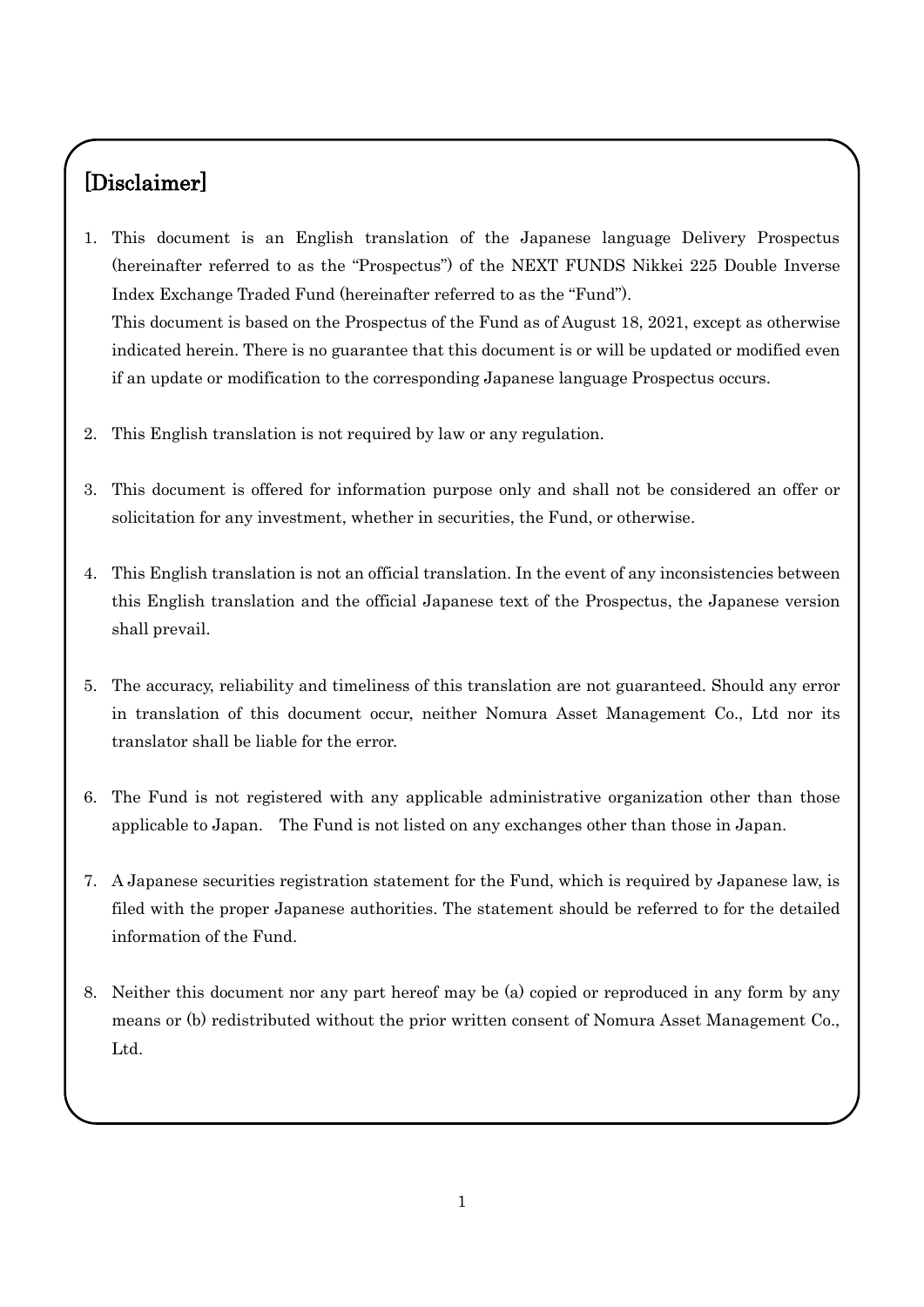Commencement date: August 18, 2021

## (Code:1357)

#### NEXT FUNDS

## Nikkei 225 Double Inverse Index Exchange Traded Fund

## Nikkei Double Inverse Index ETF (Nickname)

## Open-ended Investment Trust, Domestic, Stocks, ETF, Index Type [Explanatory Booklet on the Investment Trust (Delivery Prospectus)]

| Product Classification |          |               |             | Segmentation by Attribute |              |               |                    |                |
|------------------------|----------|---------------|-------------|---------------------------|--------------|---------------|--------------------|----------------|
| Unit Type /            | Eligible | Eligible      | Independent | Supplementary             | Eligible     | Timing of     | Geographical Areas | Index followed |
| Open-ended             | Market   | Investments   | Segment     | Classification            | Investments  | Accounting    | of Investment      |                |
| Investment             |          | (Source of    |             |                           |              | Period        |                    |                |
| Trust                  |          | Income)       |             |                           |              |               |                    |                |
| Open-ended             | Domestic | <b>Stocks</b> | ETF         | Index Type                | Others       | 1 time yearly | Japan              | Others         |
| Investment             |          |               |             |                           | (Stock Index |               |                    | (Nikkei 225    |
| Trust                  |          |               |             |                           | Futures)     |               |                    | Double Inverse |
|                        |          |               |             |                           |              |               |                    | Index)         |

Please refer to The Investment Trusts Association, Japan website (http://www.toushin.or.jp/) for definitions of product classification and segmentation by attribute above.

### <Management Company>

Nomura Asset Management Co., Ltd. [the party issuing investment instructions for the Fund]

- Registration Number (Financial Instruments Business Operators): Director of the Kanto Local Financial Bureau (Financial instruments firms) No.373
- Date of establishment : December 1, 1959
- Capital : 17.1 billion yen (as of the end of June 2021)
- $\blacksquare$  Total net asset value of investment trust assets under management : 46,637.4 billion yen (as of May 31, 2021)

#### <Trustee>

Nomura Trust and Banking Co., Ltd. [the party responsible for custody and management of Fund assets]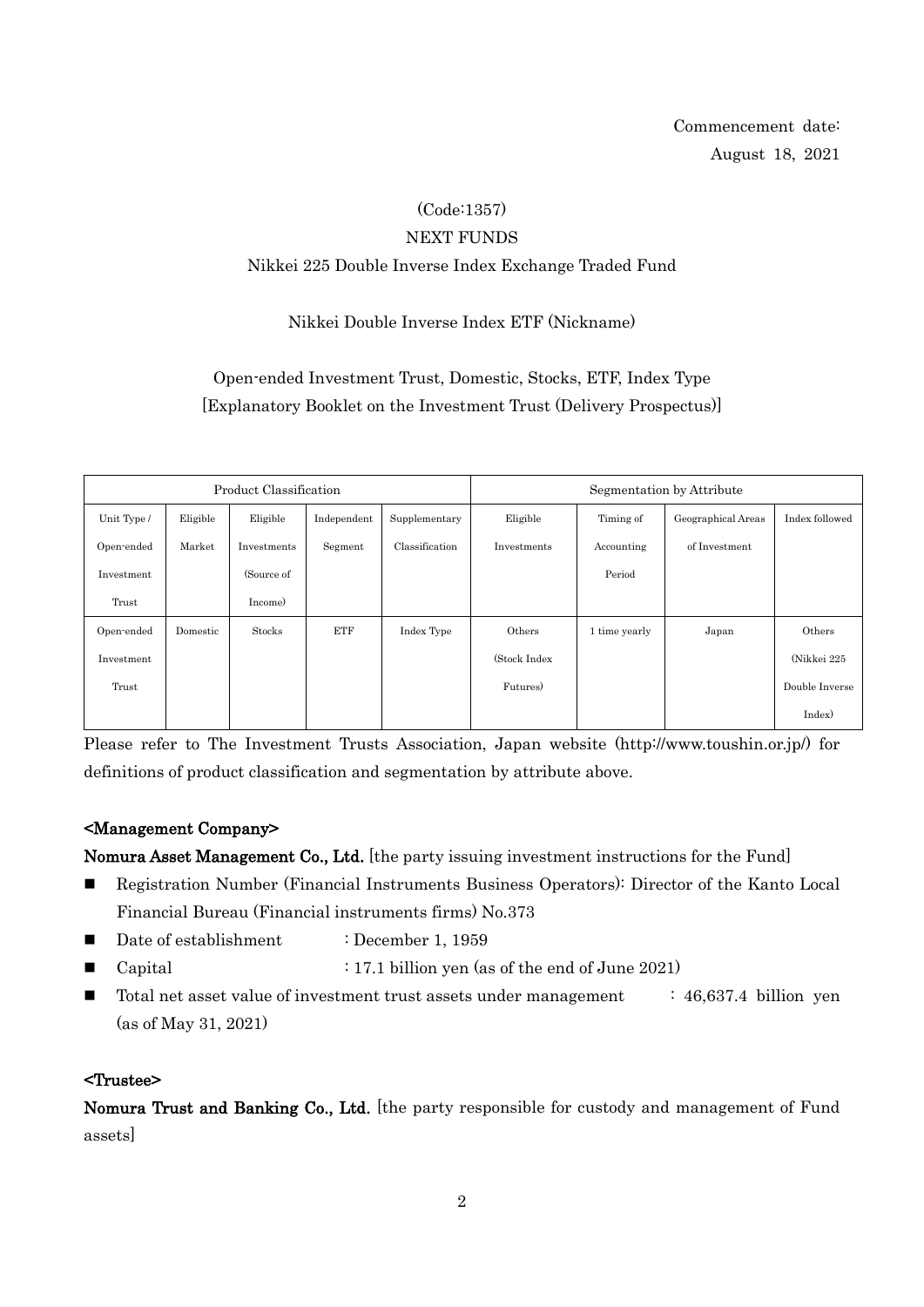-----Please read this document carefully before deciding to subscribe to the NEXT FUNDS Nikkei 225 Double Inverse Index Exchange Traded Fund ("the Fund") -----

This prospectus is published pursuant to the provisions of Article 13 of the Financial Instruments and Exchange Act (No.25 of 1948).

In connection with public offering for subscription to the Fund, which is made by way of this prospectus, Nomura Asset Management Co., Ltd. (the Management Company), the Issuer of beneficiary certificates of the Fund, filed a securities registration statement with the Director of the Kanto Local Finance Bureau on August 17, 2021, pursuant to the provisions of Article 5 of the Financial Instruments and Exchange Act. The filing took effect on August 18, 2021.

- The prospectus for the Fund provided for in Article 15, Paragraph 3 of the Financial Instruments and Exchange Act (hereinafter referred to as the "Prospectus Issued upon Request") is published on the website of the Nomura Asset Management Co., Ltd. The complete text of the basic terms and conditions of the investment trust of the Fund is provided in the Prospectus Issued upon Request.
- When a significant amendment is made to the content of the Fund, we will confirm the intention of beneficiaries of the Fund in advance under the Act on Investment Trust and Investment Corporations (No.198 of 1951).
- Investment trust assets are separately managed by the Trustee under the Trust Act.
- You can obtain a copy of the Prospectus Issued upon Request from a distributing company. If you request this document, please make a personal record to that effect.
- For information on distributing companies and the net asset value ("NAV") of the Fund, etc., please contact us as follows:

| Reference   | : Nomura Asset Management Co., Ltd.                       |  |
|-------------|-----------------------------------------------------------|--|
| Homepage    | : http://www.nomura-am.co.jp/                             |  |
| Mobile site | : http://www.nomura-am.co.jp/mobile/ $(as for NAV, etc.)$ |  |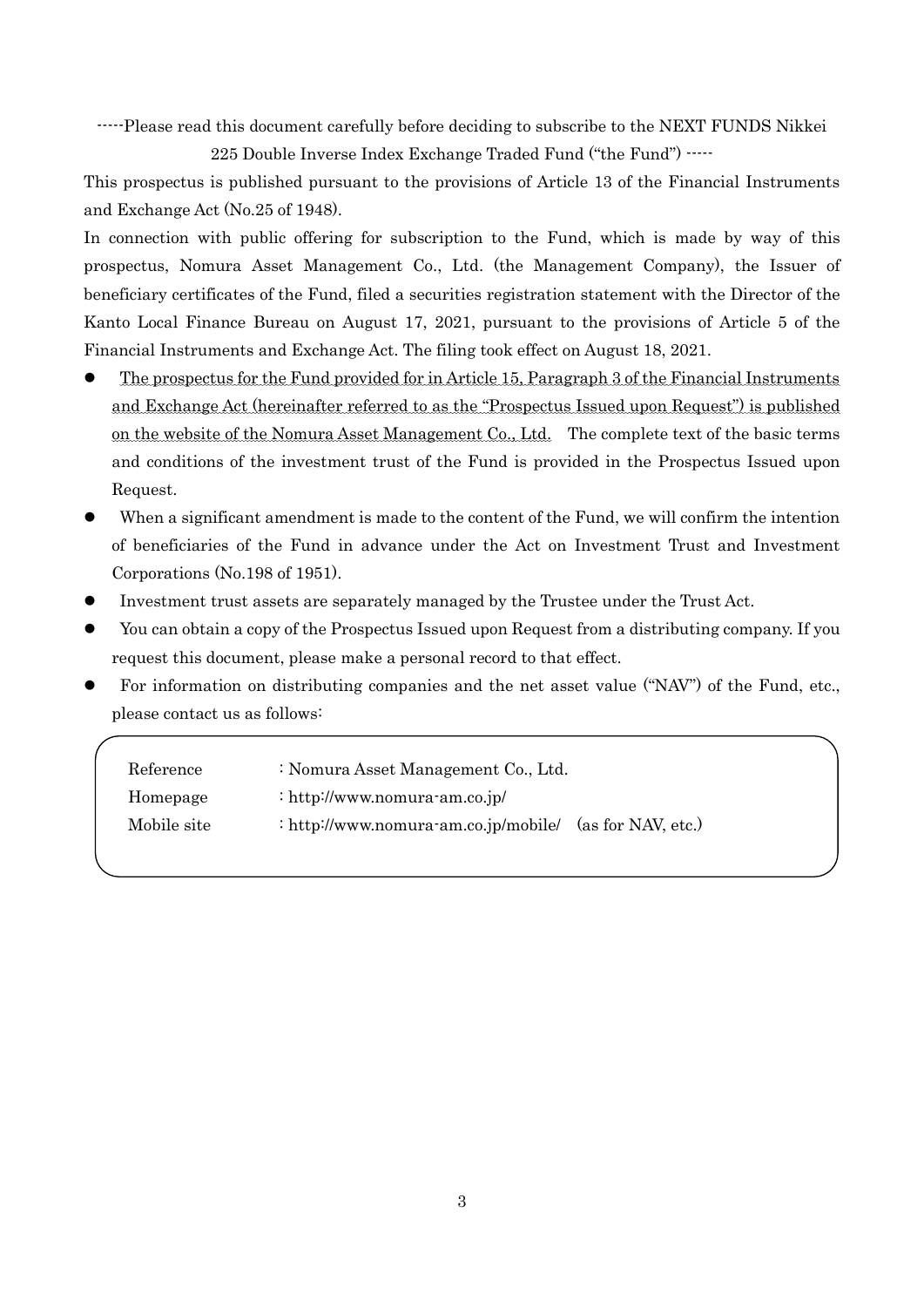#### Objective and Features of the Fund

1. Objective of the Fund

The Nikkei 225 Double Inverse Index※ (hereinafter referred to as the "Benchmark Index") is used as an underlying benchmark. The Fund aims at investment performance linked to the Benchmark Index, which means NAV volatility is to correspond with that of the Benchmark Index. ※ The Nikkei 225 Double Inverse Index is an index whose daily percentage change is doubly inverse to (i.e., multiplied by minus 2) that of the Nikkei Stock Average (Nikkei 225). This is calculated with the base date set as December 28, 2001. It assumes the index value on that day to be 100,000 points.

#### 2. Features of the Fund

Main subject of investment

-Short-term securities, such as short-term public and corporate bonds denominated in Japanese yen, etc., are the main subject of investment. The main types of transactions are stock index futures connected with the Nikkei 225 (including futures that are traded in foreign exchanges) (hereinafter referred to as "Object Futures Transactions").

-The Fund may invest in (a) stocks that are included or are due to be included in the Nikkei 225, (b) investment trust securities that aim at investment performance linked to the Nikkei 225 ((a) and (b) are hereinafter collectively referred to as "Object Stocks, Etc."), and (c) investment trust securities that aim at investment performance linked to the Benchmark Index (hereinafter referred to as "Benchmark Index Linked Investment Trust Securities").

-Object Futures Transactions, and transactions of Object Stocks, Etc. and Benchmark Index Linked Investment Trust Securities are hereinafter collectively referred to as "Object Futures Transactions, Etc."

#### Investment Policy

(i) The Fund aims at investment performance linked to the Benchmark Index, by carrying out Object Futures Transactions, Etc., as well as primarily investing in short-term securities, such as short-term public and corporate bonds denominated in Japanese yen, etc., and also in making call loans, etc.

(ii) In principle, the amount of (a) the market price of owned Object Stocks Etc. subtracted from (b) the total market price of short positions in Object Futures Transactions and that of the Benchmark Index Linked Investment Trust Securities (the amount of (a) subtracted from (b) is hereinafter referred to as "Substantial Short Position Exposure Amount") is adjusted to be around double of the total net asset value of the trust assets in the Fund. When calculating the total amount of (b) above, the market price of the Benchmark Index Linked Investment Trust Securities shall be as double of the actual market price.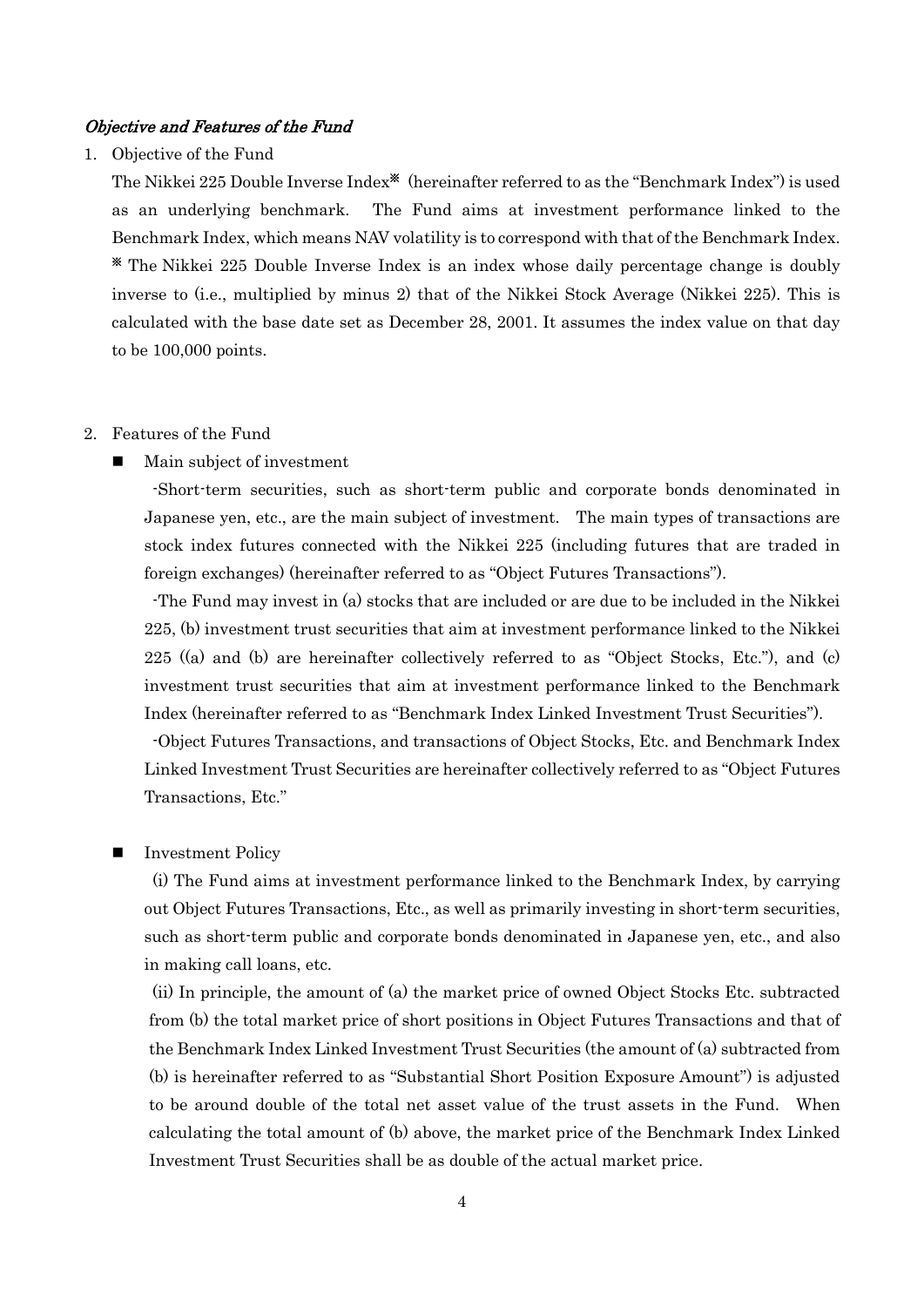(iii) When an additional issue of beneficial interests occurs, the Management Company may adjust the trust assets such that the trust assets remain in compliance with policy (i) and (ii) above.

(iv) The Management Company may carry out transactions of the Object Futures Transaction in foreign exchanges, taking transaction volume and other liquidity, into consideration. In such instances, like investing in assets denominated in foreign currencies such as margins in foreign exchanges, etc., currency risks are basically hedged.

(v) The Management Company will change the Contract Month to be executed for Object Futures Transactions, taking the transaction volume, liquidity, and other features of the Contract Month that is the object of the transaction, into consideration.

(vi) Upon accepting a request to execute a partial cancellation, the Management Company will liquidate the securities or other assets in the trust assets corresponding to the beneficial interest held by the requestor of such cancellation. However, the liquidation above shall not be applicable where the Management Company delivers cash, received for any additional issue of beneficial interests, to meet a partial cancellation request.

(vii) In addition to the cases above, the Management Company will, in essence, issue investment instructions for the Object Futures Transactions, Etc., in order to adjust the components of the trust asset:

- (a) if the Substantial Short Position Exposure Amount no longer correlates to about double of the total net asset value of the trust assets because of fluctuations and other similar variations to the Benchmark Index;
- (b) if the calculation method of the Benchmark Index is changed or announced to be changed; or
- (c) in addition to provisions (a) and (b) above, if necessary to maintain a link between NAV and the Benchmark Index, or for any other similar reason.

#### $\blacksquare$  Nikkei 225 Double Inverse Index

.

The Nikkei 225 Double Inverse Index, which is calculated by a method independently developed by Nikkei Inc. ("Nikkei") is a copyrightable work. Nikkei owns the copyright and any other intellectual property rights in the Nikkei 225 Double Inverse Index itself and the method for calculating, Nikkei 225 on which The Nikkei 225 Double Inverse Index calculated. All ownership of trademark and any other intellectual property rights with respect to marks representing "Nikkei", "Nikkei 225 Double Inverse Index" and "Nikkei Stock Average (Nikkei 225)" belong to Nikkei. The NEXT FUNDS Nikkei 225 Double Inverse Index Exchange Traded Fund is not in any way sponsored, endorsed or promoted by Nikkei. Nikkei does not make any warranty or representation whatsoever, express or implied, either as to the results to be obtained as to the use of the Nikkei 225 Double Inverse Index and the Nikkei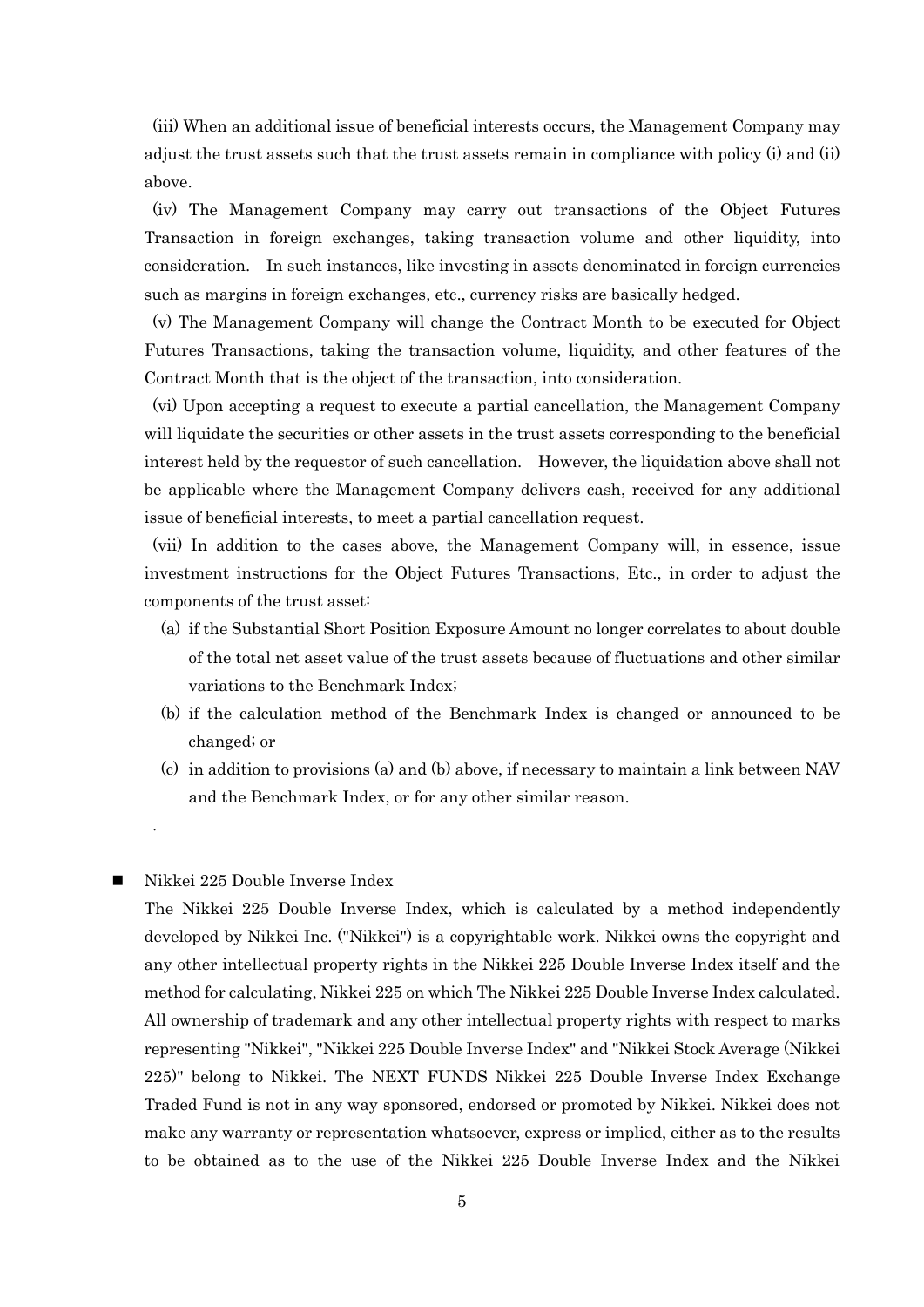225("Indexes") or the figure as which the Indexes stand at any particular day or otherwise. The Indexes are compiled and calculated solely by Nikkei. However, the Nikkei shall not be liable to any person for any error in the Indexes and Nikkei shall not be under any obligation to advise any person, including a purchaser or vendor of the NEXT FUNDS Nikkei 225 Double Inverse Index Exchange Traded Fund, of any error therein. In addition, Nikkei gives no assurance regarding any modification or change in any methodology used in calculating the Indexes and is under no obligation to continue the calculation, publication and dissemination of the Indexes.

Management described above may not be achieved depending on funding trends, market trends, etc.

| Investment ratio in stocks        | There is no restriction on the investment ratio in |  |  |
|-----------------------------------|----------------------------------------------------|--|--|
|                                   | stocks.                                            |  |  |
| Investment ratio in assets        | There is no restriction on the investment ratio in |  |  |
| denominated in foreign currencies | assets denominated in foreign currencies.          |  |  |
| Use of derivatives                | Use of derivatives is not restricted to hedging    |  |  |
|                                   | purposes.                                          |  |  |

**Investment Restrictions** 

### **Distribution Policy**

-Dividends are due on the 20th of May of each year.

-As a general rule, the full amount of dividends and other income arising from the trust assets are distributed after deduction of expenses. However, the amount of dividends that are payable may in some circumstances amount to zero. Even if any profits are realized from the sale and purchase of individual securities, no dividends shall be paid.

\* There is no suggestion or guarantee regarding the payment or the amount of future dividends.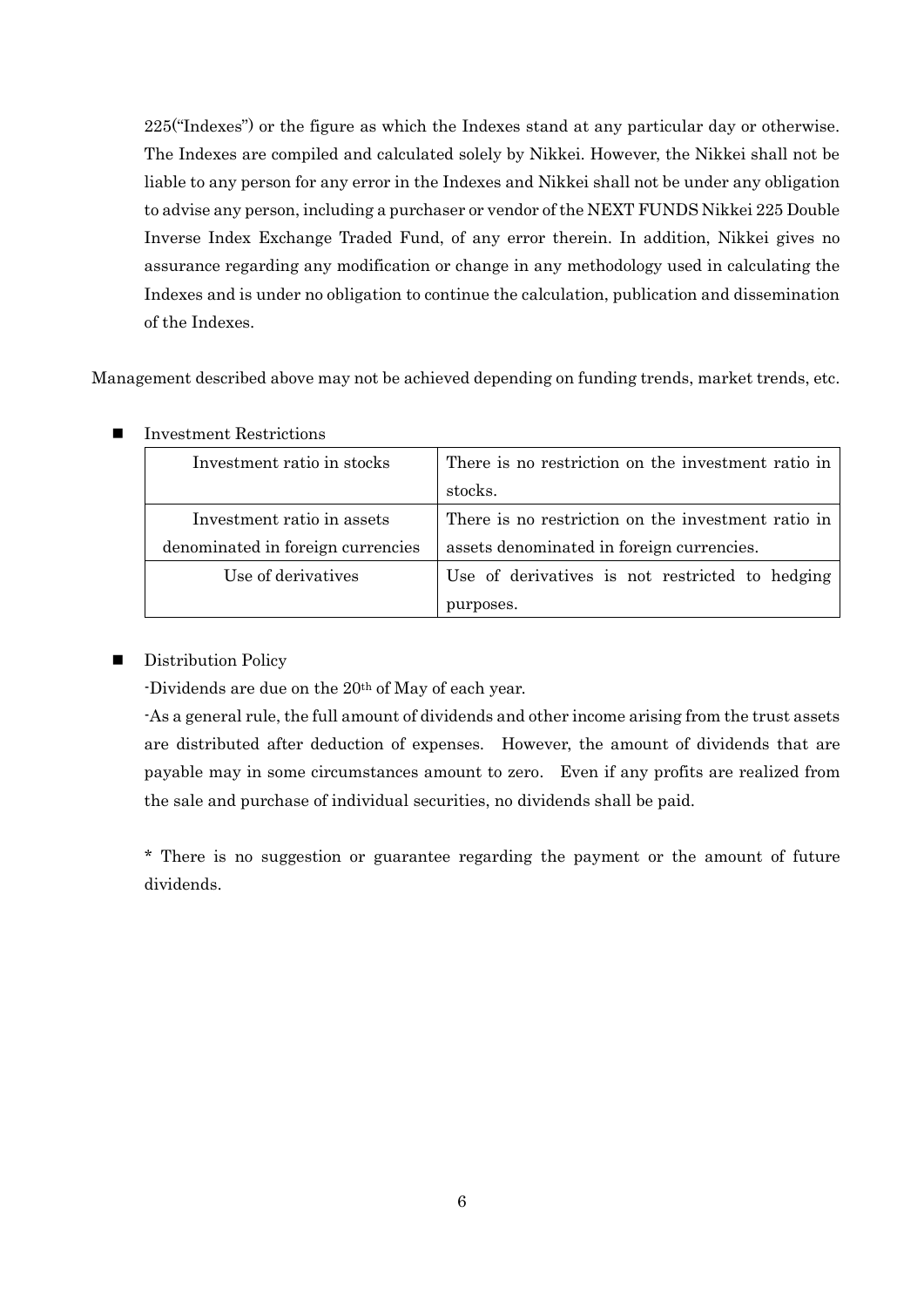#### Investment Risks

1. Factors that contribute to NAV volatility

The NAV of the Fund is subject to fluctuations in the prices of the securities in which the Fund invests. All profits and losses arising from fund management are borne by the investors.

Any principal invested in the Fund by investors is therefore not guaranteed. Investors may incur a loss and the value of their investment principal may fall below par as the result of a decline in the NAV. The investment trust differs from a savings deposit.

| <b>Stock Price Fluctuation Risk</b> | NAV of the Fund may be influenced by stock price fluctuations   |  |  |
|-------------------------------------|-----------------------------------------------------------------|--|--|
|                                     | since the Fund actively utilizes stock index futures.           |  |  |
| <b>Bond Price Fluctuation Risk</b>  | Bond (such as public and corporate bond) prices can fluctuate   |  |  |
|                                     | due to fluctuations in market interest rates, fluctuations in   |  |  |
|                                     | the credibility of the bond issuers, etc., which may affect the |  |  |
|                                     | NAV of the Fund since the Fund invests in these bonds.          |  |  |

\* The factors that contribute to fluctuations in the NAV are not limited to those mentioned above.

<<Primary Factors for Discrepancies between the Benchmark Index and NAV>>

The Fund aims at an investment performance for NAV volatility tightly linked to that of the Benchmark Index; however, in managing the investment assets, we cannot guarantee that movements will be identical to those of the Benchmark Index for primarily the following reasons: (i)The Substantial Short Position Exposure Amount will not exactly be double of the total net asset value of trust assets in the Fund.

(ii)The movement of the Nikkei 225 will not necessarily correspond to that of evaluated prices of Object Futures Transactions.

(iii)There may be a disparity between (a) the contract price of Object Futures Transactions made in order to carry out additional issue or cancellations, etc., and (b) the evaluation price of the Object Futures Transaction on those dates.

(iv)The Fund bears transaction costs when carrying out additional issue, cancellations, or changes to the Contract Month to be executed for Object Futures Transactions. There may be a price spread between the prices of Object Futures Transactions taking place in different Contract Months.

(v)There is interest and other income arising from investing in short-term securities, such as public and corporate bonds, etc.

(vi)The Fund bears certain costs, such as trust fees.

\* The factors for discrepancies between the Benchmark Index and NAV are not limited to those mentioned above.

When managing the Fund, we cannot guarantee that the NAV movements will be identical to those of the Benchmark Index since the goals of the above investment policy may not be achieved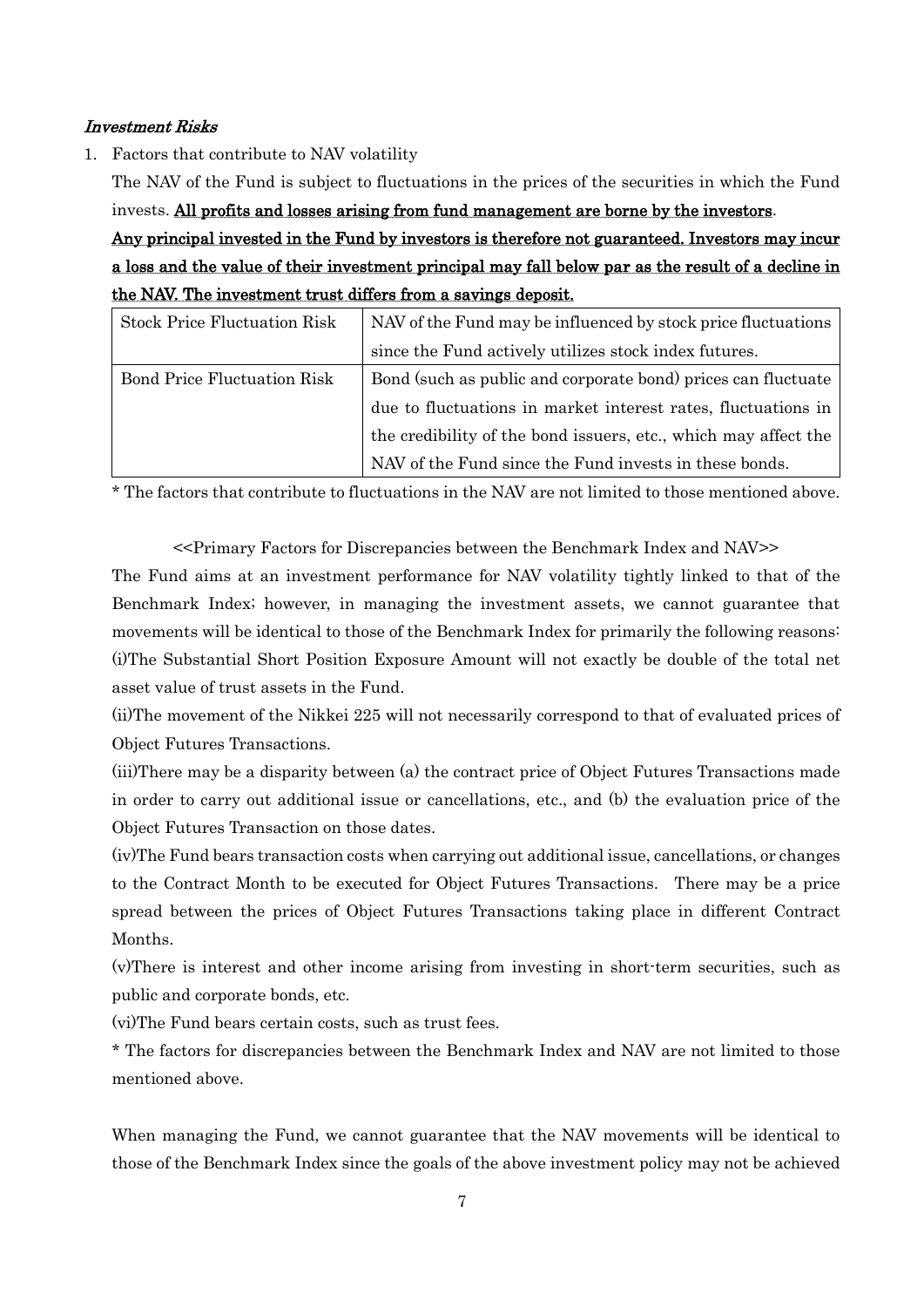by management, primarily when any of the following events occur;

- When Object Futures Transactions are restricted;
- When the size of the Fund under management is small;
- When the ratio of the margin to be deposited for Object Futures Transactions becomes higher than a certain level; or
- When the Object Futures Transaction is not dealt, or all or a portion of a transaction required for the Fund is not dealt because of a large movement of the market and/or lack of liquidity, etc.

#### 2. Additional Considerations

The provisions stipulated in Article 37-6 of the Financial Instruments and Exchange Act (so-called "cooling off") are not applicable to subscriptions to the Fund.

- Management based upon the investment policy may not be achieved depending on funding trends, market trends, etc., or unexpected circumstances.
- The interest/redemption payment from the issuers of the securities which are incorporated into the Fund may be delayed.
- Transactions pertaining to the Fund, such as an investment in securities and contracts related to such fund, may default because of the bankruptcy, or other similar event occurring to a counterparty.
- NAV of the Fund and the Benchmark Index may differ because of costs and other factors. It is not guaranteed that the Fund's investment performance will track or exceed the Benchmark Index.
- The market price of the Fund is based upon supply and demand, as calculated through competitive buying and selling on the exchange. Therefore, market price may differ from the NAV itself.
- Beneficiaries cannot exchange their own beneficial interests in the Fund for the securities which correspond to their share of the beneficial interest in the trust assets of the Fund.
- The Management Company may delist the Fund and terminate the trust when unavoidable circumstances, such as if the NAV of the Fund becomes remarkably small, occur.
- Please be aware that the Fund will be delisted and the trust will be terminated if the number of units of beneficial interests is below 100,000 for 20 successive business days.
- Matters to be aware of concerning the nature of the Nikkei 225 Double Inverse Index The percentage change (i.e., the market price from a certain business day versus that of a business day occurring after) of the Nikkei 225 Double Inverse Index is always calculated as doubly inverse to (i.e., multiplied by minus 2) that of the Nikkei 225 where the business days are consecutive. However, in comparing the percentage change between two business days that are non-consecutive, the percentage change of the Nikkei 225 Double Inverse Index on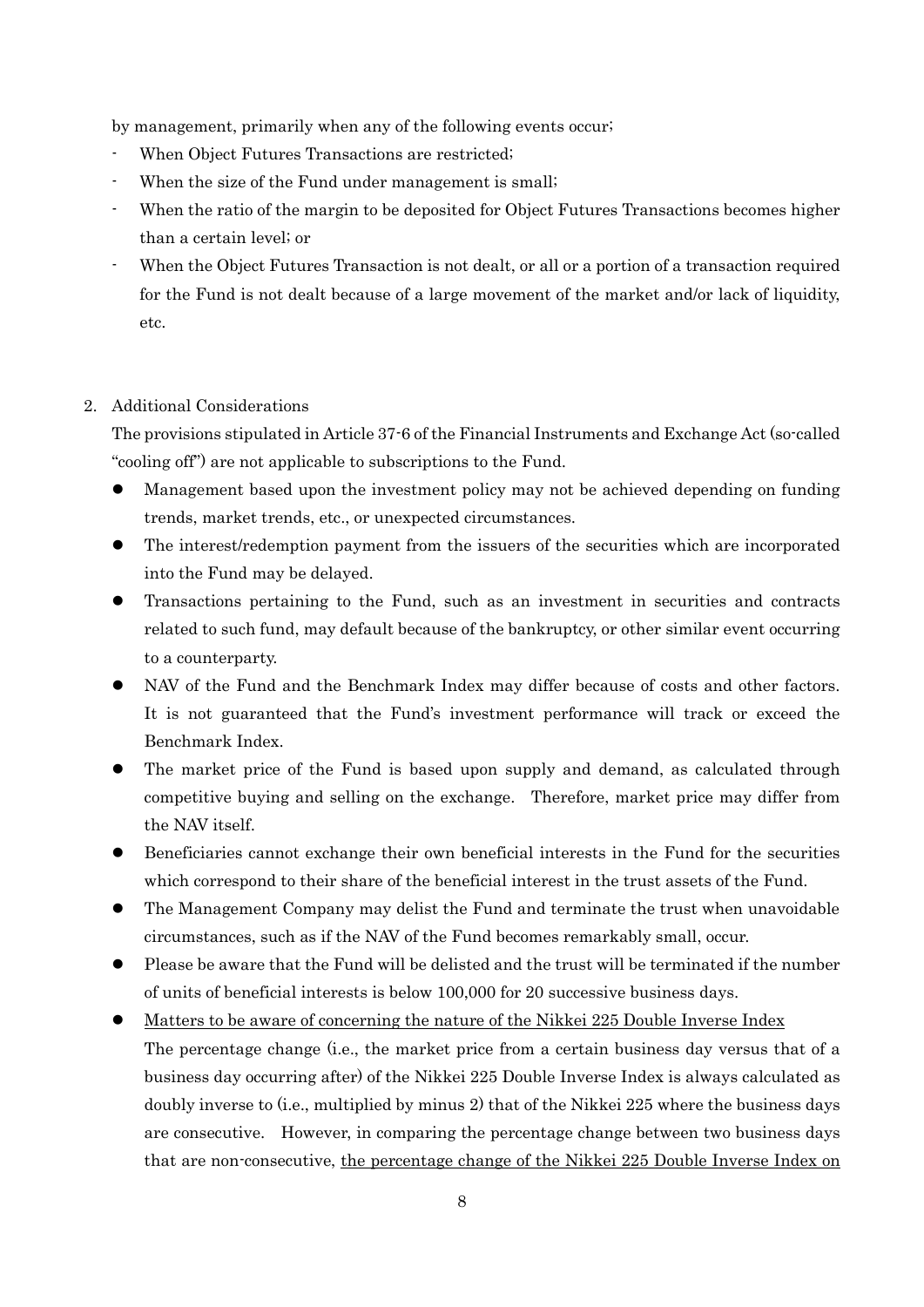the latter day generally is not doubly inverse to (i.e., multiplied by minus 2) that of the percentage change of the Nikkei 225 on the latter day. The discrepancy above is inevitable for purposes of calculation.

The discrepancy above will fluctuate according to the movement of the Nikkei 225 during the period between these two business days, meaning the spread may turn positive or negative. Generally, it is very likely that the spread will turn negative if the Nikkei 225 repeatedly cycles up and down, and the spread will tend to be larger if the period between these two business days is longer.

Therefore, the Fund is a financial product suited to the investment made for purposes of following relatively short-term market movement, as opposed to being suitable for long-term investment.

 Matters to be aware of regarding the discrepancy between movements of indexes and actual movements of the market price of the Fund

There is no guarantee that the Fund will achieve its management target because the actual NAV of the Fund is affected by costs such as trust fees, additional issue/partial cancellations, and discrepancies in the movement of Nikkei 225 and Nikkei 225 futures.

The market price of the Fund is based upon supply and demand, as calculated through competitive buying and selling on the exchange. Therefore, market price may differ from the NAV itself.

## 3. Risk Management System

The Management Company examines Fund performance and oversees management risks by having established a committee to take charge of these matters.

- Examination of the Fund performance The committee reports and deliberates on the results of periodic examinations (analysis/evaluation) of the investment trust's trust asset performance results.
- Administration of management risk

The committee identifies and manages management risk and, based on its findings, provides guidance to the appropriate divisional management and any other relevant sections regarding rectification measures for appropriate administration.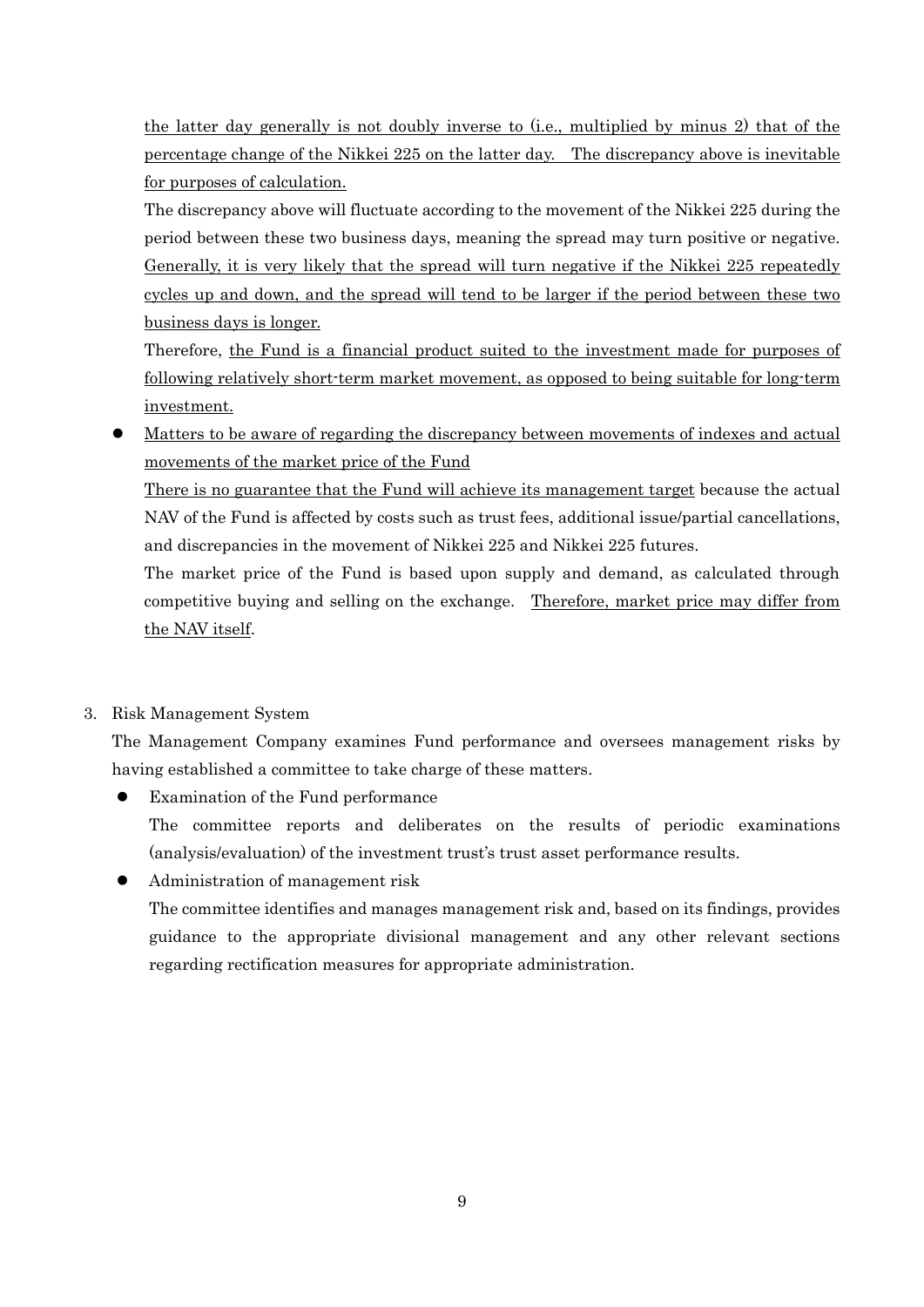4. Risk Quantitative Comparison (end of July 2016 to the end of June 2021, per month.) <The Fund's annual return and the change of dividend re-investment net asset value >

Fund annual return (Right Axis)



\* The dividend re-investment net asset value is calculated by deeming that the dividend before income taxes is re-invested. The dividend re-investment net asset value is set by indexing the net asset value as of the end of July 2016 as 10,000.

\* The annual return displays the return in a single year at the end of each month for the five years from July 2016 to June 2021.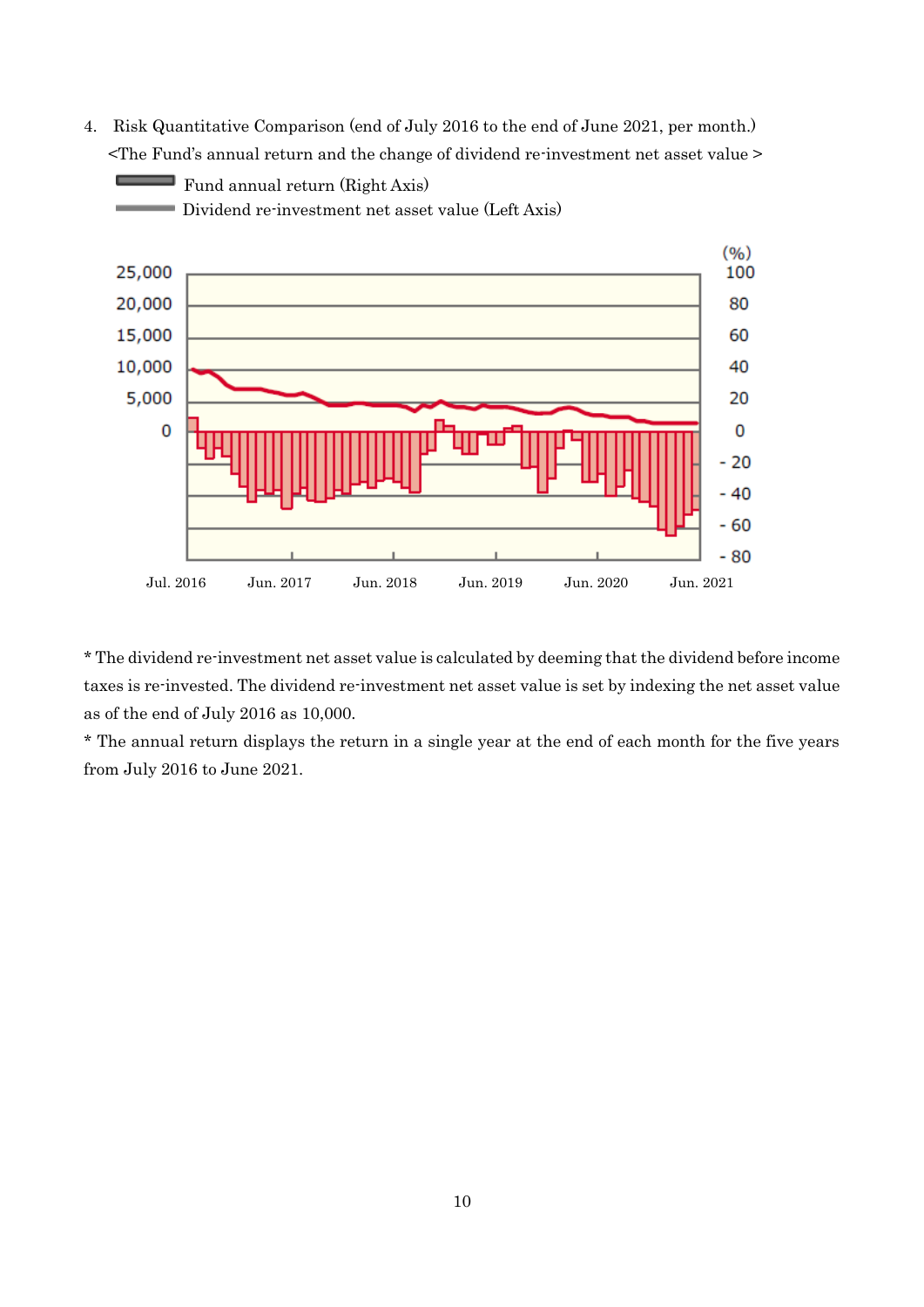

<Comparison of return between the Fund and the major asset class>

|              | The              | Japanese         | Advanced         | Emerging         | Japanese        | Advanced         | Emerging         |
|--------------|------------------|------------------|------------------|------------------|-----------------|------------------|------------------|
|              | Fund             | Stocks           | Economies        | Economies        | Government      | Economies        | Economies        |
|              |                  |                  | <b>Stocks</b>    | <b>Stocks</b>    | <b>Bonds</b>    | <b>Bonds</b>     | Bonds            |
| Maximum      | 9.8              | 42.1             | 59.8             | 62.7             | 8.0             | 11.4             | 19.3             |
| Value (%)    |                  |                  |                  |                  |                 |                  |                  |
| Minimum      | $\triangle 65.2$ | $\triangle 18.6$ | $\triangle 16.9$ | $\triangle$ 19.4 | $\triangle 4.0$ | $\triangle 12.3$ | $\triangle$ 12.9 |
| Value $(\%)$ |                  |                  |                  |                  |                 |                  |                  |
| Average      | $\triangle 26.8$ | 7.5              | 12.0             | 11.5             | 0.7             | 2.0              | $3.1\,$          |
| $(\%)$       |                  |                  |                  |                  |                 |                  |                  |

\* Not all asset classes are the subject of Fund investment.

\* The above graph displays the Maximum Value, the Minimum Value and the Average of the annual return at the end of each month for the five years from July 2016 to June 2021.

\* The above numbers may not apply as of the account closing day.

\* The Fund uses the return of the dividend re-investment net asset value.

# The dividend re-investment net asset value may occasionally differ from the actual basis price due to the dividend being deemed re-invested before the application of income taxes.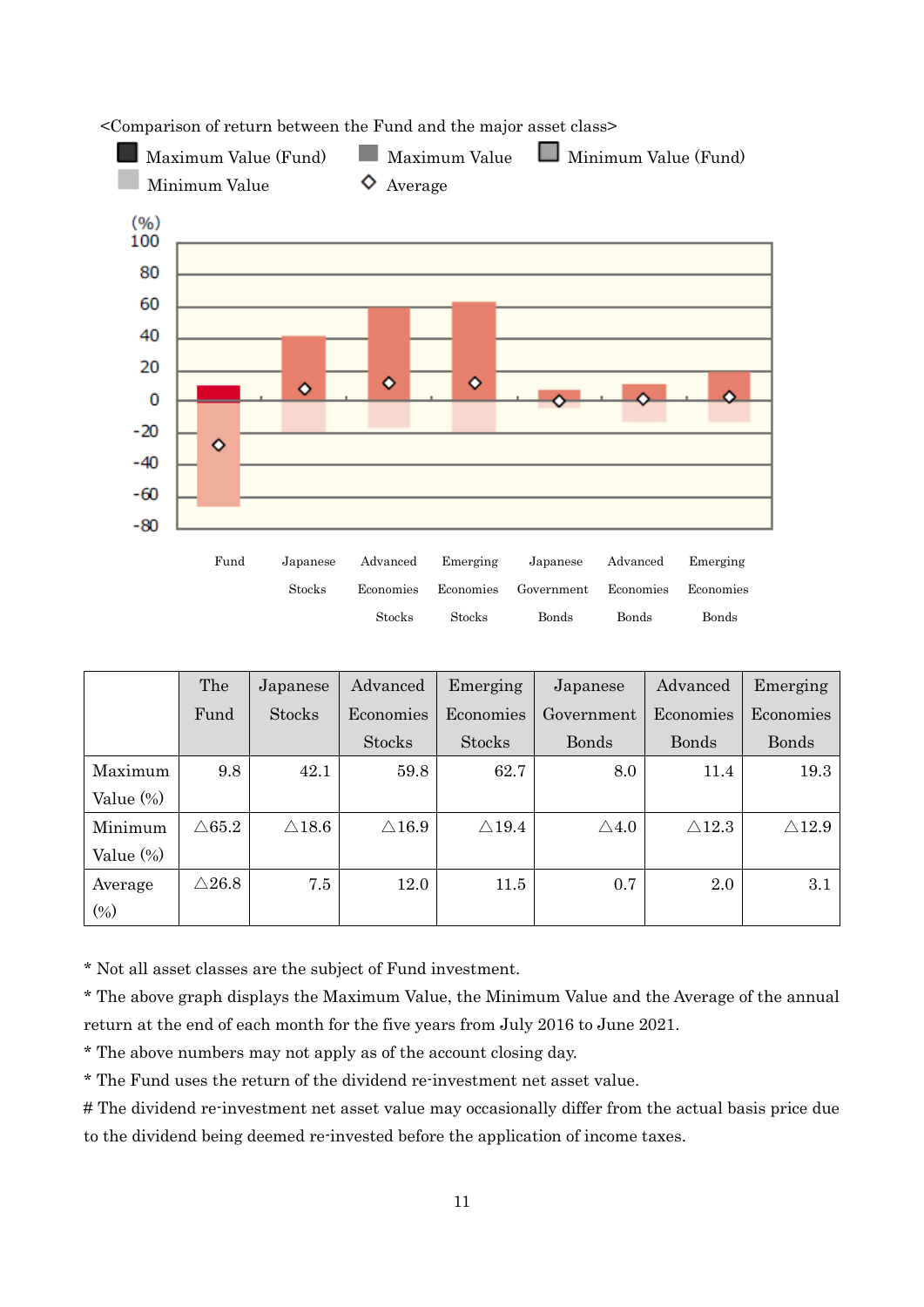<The index of the major asset class>

○Japanese Stocks: Tokyo Stock Price Index(TOPIX)(including dividend)

○Advanced Economies Stocks: MSCI-KOKUSAI Index (including dividend, based on Japanese Yen)

○ Emerging Economies Stocks: MSCI Emerging Markets Index (including dividend, based on Japanese Yen)

○Japanese Government Bonds: NOMURA-BPI JGB

○Advanced Economies Bonds: FTSE World Government Bond Index (excluding Japan, unhedged, based on Japanese Yen )

○Emerging Economies Bonds: JP Morgan Government Bond Index - Emerging Markets Global Diversified (based on Japanese Yen )

#### ■Copyright, etc., for the Index of the Major Asset Class■

○Tokyo Stock Price Index (TOPIX) (including dividend)…Tokyo Stock Price Index (TOPIX) (including dividend) is the intellectual property of Tokyo Stock Exchange, Inc., and all rights regarding the index, such as the calculation of the index and the disclosure and accessibility of the index value, etc., are retained by Tokyo Stock Exchange, Inc. Furthermore, this product is not provided, guaranteed, or sold by Tokyo Stock Exchange, Inc., and Tokyo Stock Exchange, Inc. has no responsibility for any damages caused by any issue or sale by the Fund.

○MSCI-KOKUSAI Index (including dividend, based on Japanese Yen), MSCI Emerging Markets Index (including dividend, based on Japanese Yen)…MSCI-KOKUSAI Index (including dividend, based on Japanese Yen) and MSCI Emerging Markets Index (including dividend, based on Japanese Yen) are the indexes developed by MSCI. Copyright, intellectual property rights, and all other rights to these indexes belong to MSCI. In addition, MSCI also retains the right to change the contents and to suspend the disclosure of these indexes.

○NOMURA-BPI JGB…The intellectual property rights concerning NOMURA-BPI JGB belong to Nomura Securities Co., Ltd. Furthermore, Nomura Securities Co., Ltd. does not guarantee the accuracy, integrity, credibility, or usefulness of the Nomura-BPI JGB, and takes no responsibility for the business activities and services provided by Nomura Asset Management Co., Ltd. when using the NOMURA-BPI JGB.

OFTSE World Government Bond Index (excluding Japan, unhedged, based on Japanese Yen )… "FTSE World Government Bond Index (excluding Japan, unhedged, based on Japanese Yen )" is the bond index operated by FTSE Fixed Income LLC for the bond index comprised of the total investment profits of the government bonds of the major countries in the world, excluding Japan, as weightaveraged by the market capitalization in each market, and FTSE World Government Bond Index (excluding Japan, unhedged, based on Japanese Yen) is the intellectual property of FTSE Fixed Income LLC, and all rights regarding the index are retained by FTSE Fixed Income LLC.

○JP Morgan Government Bond Index -Emerging Markets Global Diversified (based on Japanese Yen )…The information provided here regarding the "JP Morgan Government Bond Index -Emerging Markets Global Diversified (based on Japanese Yen )" (here, for the sake of convenience, referred to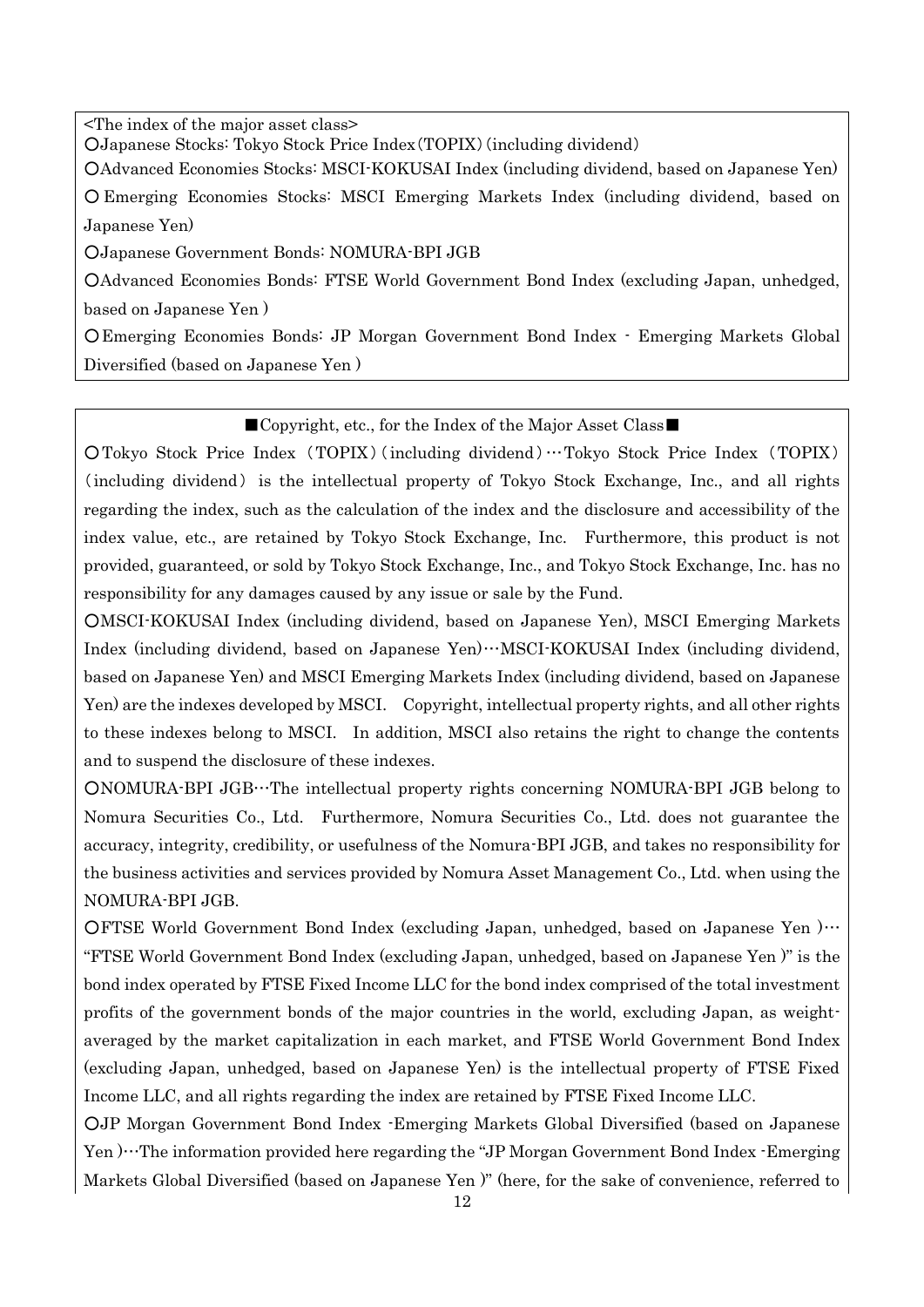as the "Index".) (said information includes the Index level, but is not limited thereto) is used only for informative purposes, and is not intended as a solicitation for the sale and purchase of Financial Instruments, nor does it officially confirm certain sales and purchase, nor does it define the value and price of certain products related to the Index. Also, the Index does not legally constitute accounting advice regarding investment strategy and tax. The market price, data and other information included here are considered accurate, but JPMorgan Chase & Co. and its subsidiary company (hereinafter referred to as "JPM") do not guarantee completeness and accuracy. The information included here may sometimes be changed without notice. Past performance does not suggest future return. With respect to the financial instruments of the issuers included in this document, JPM and its employees may possess both long and short positions, may perform sales and purchases, may perform market-making, and may also possibly be a subscriber of issuers, placement agencies, advisers, and lenders.

The United States J.P. Morgan Securities LLC (here referred to as "JPMSLLC" and "Index sponsors" for the sake of convenience) does not support, warrant or promote the sale of securities, financial instruments, and transactions concerning the Index (here, referred to as the "Products" for the sake of convenience). The Index sponsors do not make any representation, warranty, conveyance or suggestion regarding the promotion of an investment in securities, any financial commodity, or, especially, the Products, or regarding whether or not interlocking with the Index in investment opportunities in the financial market, or intention to its, can be promoted. The Index sponsors are not liable for any management, marketing, or trading regarding the Products. The Index is calculated based on information which is considered to be trustworthy, but the completeness, accuracy, and information accompanying the Index is not guaranteed. The Index is property of the Index sponsors, and any property rights to the Index shall belong exclusively to the Index sponsors. JPMSLLC is an NASD, NYSE and SIPC member. JP Morgan is name that is used when JP Morgan Chase Bank, NA, JPSI, J.P. Morgan Securities PLC., or companies affiliated with these companies conduct investment banking business.

(Source: Nomura Research Institute, Ltd., FTSE Fixed Income LLC, etc.)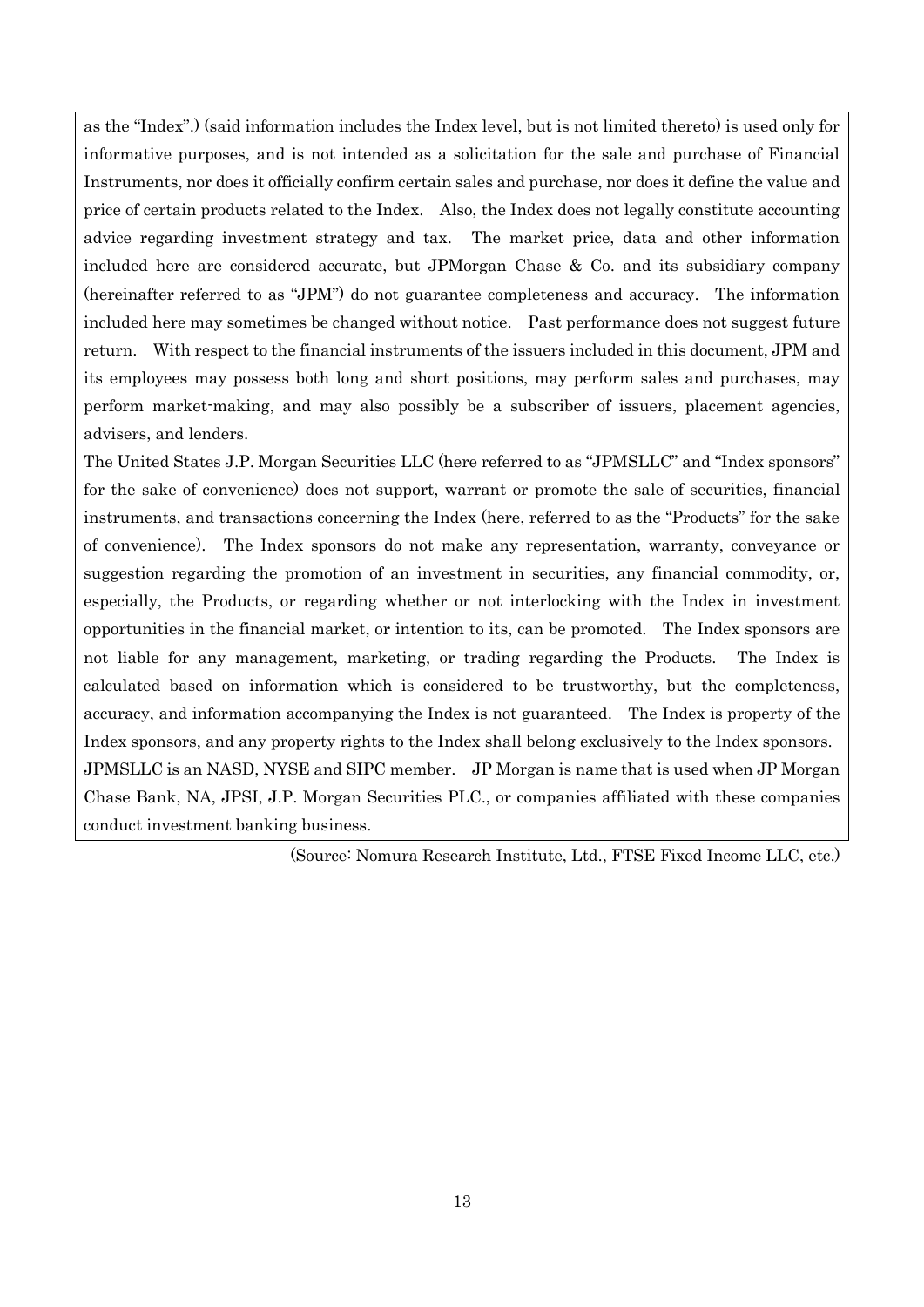### Historical Performance (As of June 30, 2021)

1. Changes in NAV/Net Assets (per day, since inception) NAV (price per 100 units of the beneficial interest after dividend [Left Axis] p. Total net asset value [Right Axis] (Yen) (Mil.Yen) 600,000 400,000 450,000 300,000 200,000 300,000 150,000 100,000  $\overline{0}$  $\mathbf 0$ 

Jul.2014 Jul.2016 Jul. 2018 Jul.2020

2. Dividends Paid (per 100 units, before tax)

| May 2021                   | 0 Yen |
|----------------------------|-------|
| May 2020                   | 0 Yen |
| May 2019                   | 0 Yen |
| May 2018                   | 0 Yen |
| May 2017                   | 0 Yen |
| Cumulative since inception | 0 Yen |

## 3. Status of Major Assets

Investment Ratio

| Asset/Name                                                | Asset Classes | % of NAV         |  |
|-----------------------------------------------------------|---------------|------------------|--|
| Cash, bank deposits, other assets (after debt)            |               | 100.0            |  |
| deduction)                                                |               |                  |  |
| Nikkei 225 Futures (Contract Month of Stock Index Futures |               | (Short position) |  |
| September 2021) (included)                                | transactions  | 218.6            |  |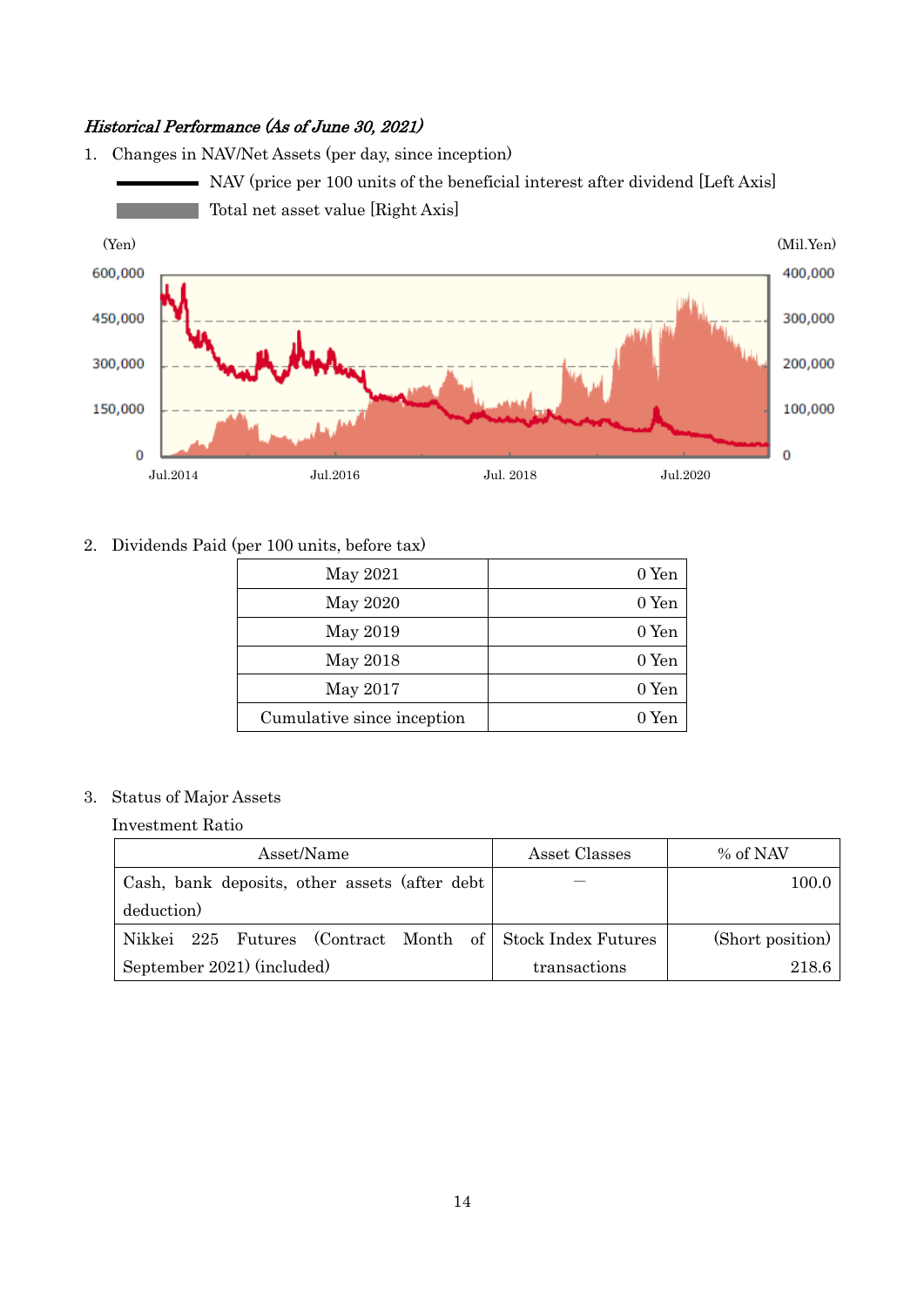#### 4. Past Annual Returns



-The annual rates of return are calculated with dividends reinvested (before tax).

-Figures from 2012 to 2013 are for the annual rates of return for the Benchmark Index.

-The figure for 2014 shows the return rate of the Fund, from the inception date (July 14, 2014) to the end of the year.

-The figure for 2021 shows the return rate of the Fund from the beginning of the year to the base date.

- The performance data shown above represents historical performance, which is not a guarantee of future investment results.
- The information of the Benchmark Index is just for reference, and does not refer to historical performance of the Fund.
- The Fund's investment performance may be disclosed on the Management Company's website.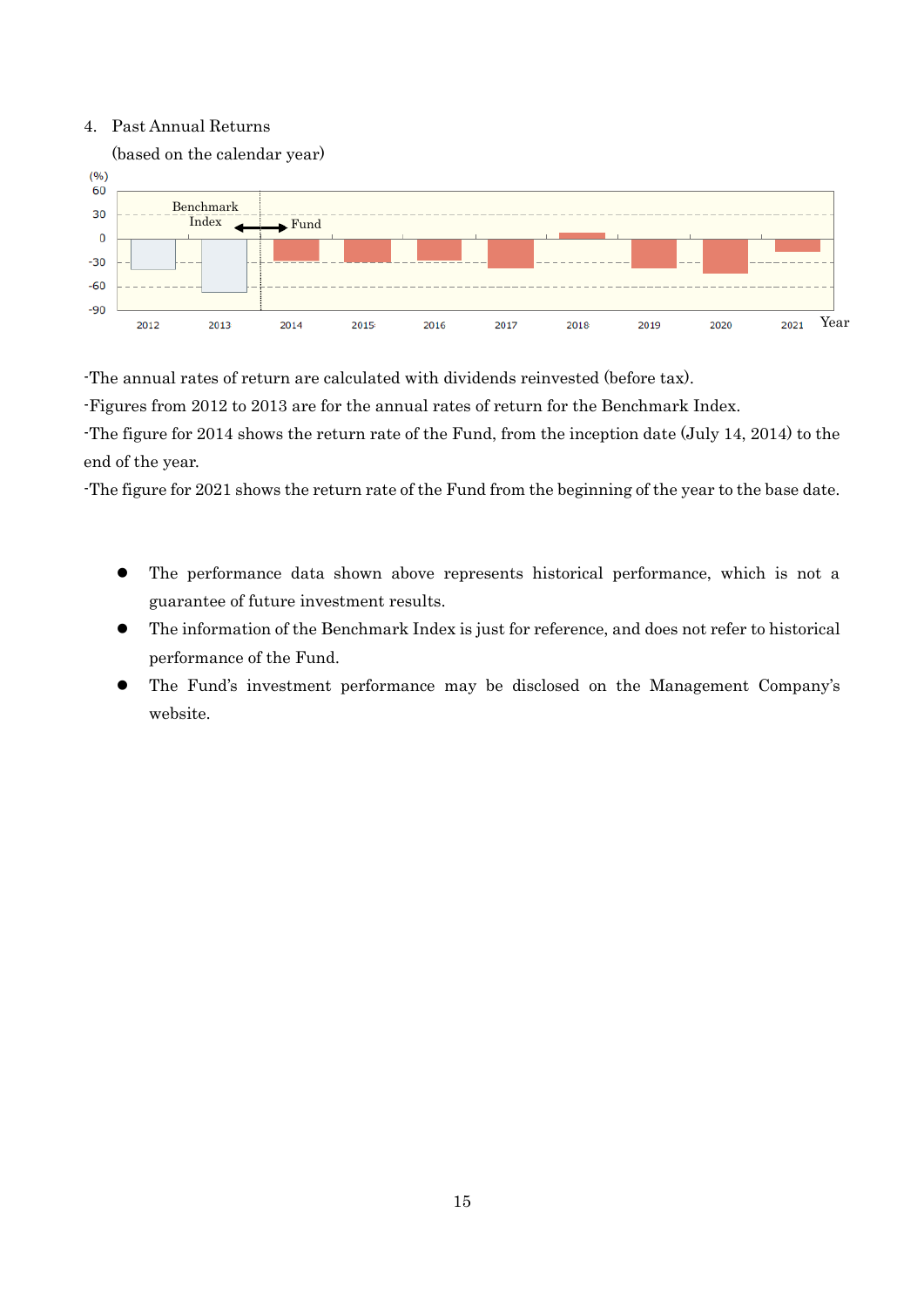## Procedures, Fees, and Other Items

1. Subscription Memorandum

| Subscription Units              | 20,000 units or more, available in multiple, indivisible units of  |  |  |
|---------------------------------|--------------------------------------------------------------------|--|--|
|                                 | $20,\!000$ units each                                              |  |  |
| <b>Subscription Price</b>       | The amount of the NAV as of the next business day after the        |  |  |
|                                 | subscription application day (the day on which a subscription      |  |  |
|                                 | application is accepted) multiplied by 100.05% or less (100.02% as |  |  |
|                                 | of August 17, 2021).                                               |  |  |
|                                 | (The NAV of the Fund is indicated per 100 units)                   |  |  |
| Payment of cash                 | In principle, payment shall be made to the distributing company    |  |  |
|                                 | where the subscription application is made, by the day the         |  |  |
|                                 | distributing company designates.                                   |  |  |
| Initial Principal               | 5,282 yen per 1 unit                                               |  |  |
| Liquidation Units               | 20,000 units or more, available in multiple, indivisible units of  |  |  |
|                                 | 20,000 units each                                                  |  |  |
| <b>Liquidation Price</b>        | The amount obtained by subtracting the amount to be retained in    |  |  |
|                                 | trust assets from the NAV of the next business day after the       |  |  |
|                                 | liquidation application day.                                       |  |  |
| Receipt of the cash             | In principle, cash will be paid beginning from the fourth business |  |  |
|                                 | day from the liquidation application day at the distributing       |  |  |
|                                 |                                                                    |  |  |
|                                 | company where the application was accepted.                        |  |  |
| Business Hours for Subscription | Applications for subscription and liquidation that are completed   |  |  |
| / Liquidation                   | by 4 p.m. are deemed to have been accepted on that day.            |  |  |
| <b>Subscription Period</b>      | From August 18, 2021 to August 17, 2022                            |  |  |
|                                 | *The subscription period can be renewed by filing another          |  |  |
|                                 | securities registration statement prior to the expiration date     |  |  |
|                                 | shown above.                                                       |  |  |
| Restrictions on Liquidation     | Liquidation of large amounts may be restricted.                    |  |  |
| Non-acceptance Days for         | In principle, applications for subscription/liquidation will be    |  |  |
| Subscription/Liquidation        | suspended on the following days/period:                            |  |  |
|                                 | <subscription></subscription>                                      |  |  |
|                                 | For a period that the Management Company decides is necessary      |  |  |
|                                 | in order to change the Contract Month to be executed for Object    |  |  |
|                                 | Futures Transactions.                                              |  |  |
|                                 | For a period of three business days, beginning from four business  |  |  |
|                                 | days prior to each accounting day of the Fund. However, if the     |  |  |
|                                 | accounting day is a holiday (meaning not a business day), the      |  |  |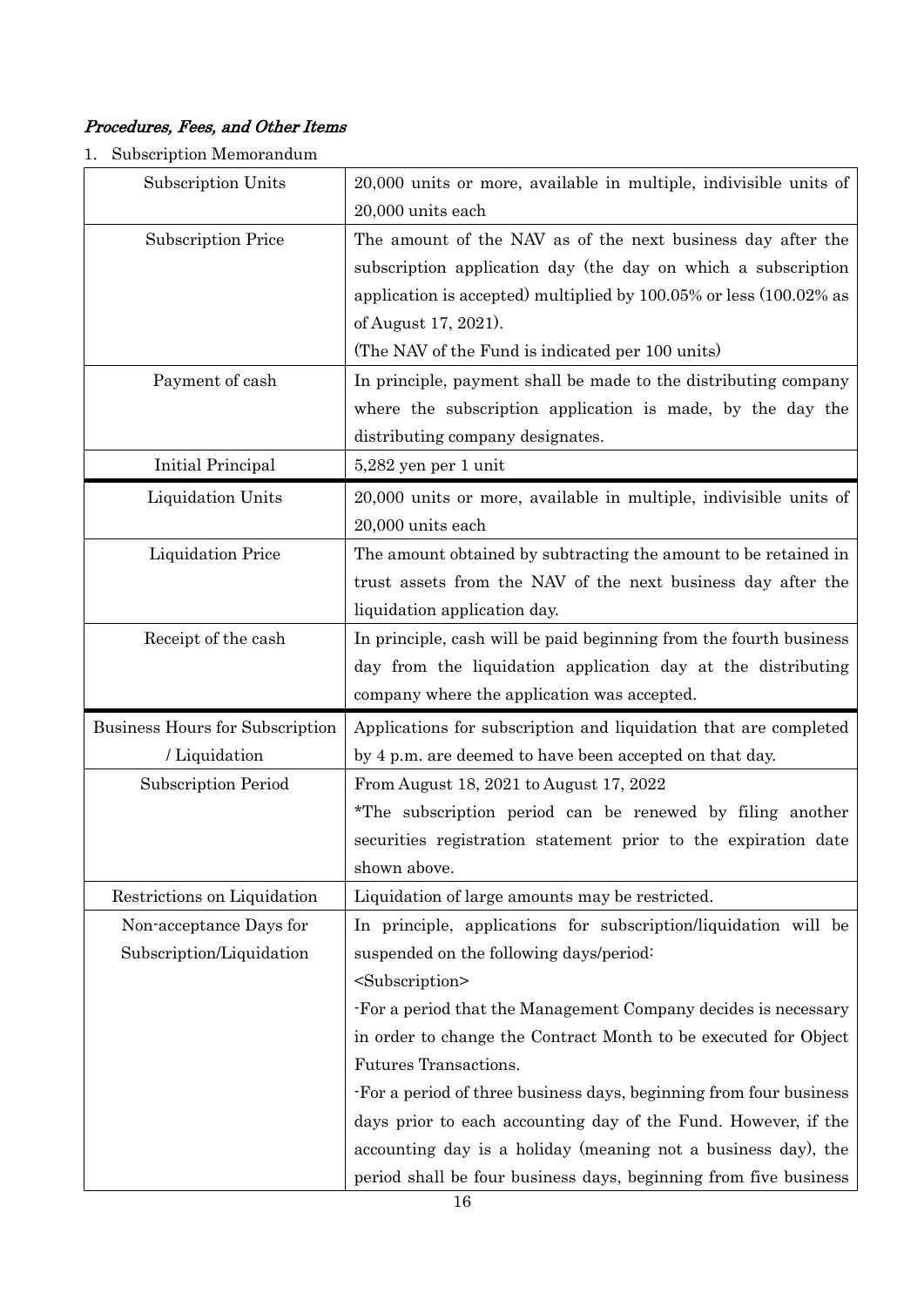| days prior to the accounting day.                                  |
|--------------------------------------------------------------------|
| In addition to the period above, any time the Management           |
| Company determines that unavoidable circumstances occur that       |
| prevent it from making investments in accordance with the          |
| investment policies.                                               |
| <liquidation></liquidation>                                        |
| -For a period that the Management Company decides is necessary     |
| in order to change the Contract Months to be executed for Object   |
| Futures Transactions.                                              |
| For a period of three business days, beginning from four business  |
| days prior to each accounting day of the Fund. However, if the     |
| accounting day is a holiday (meaning not a business day), the      |
| period shall be four business days, beginning from five business   |
| days prior to the accounting day.                                  |
| In addition to the period above, any time the Management           |
| Company determines that unavoidable circumstances occur that       |
| prevent it from making investments in accordance with the          |
| investment policies.                                               |
| *Notwithstanding the provisions<br>above,<br>applications<br>for   |
| subscription/liquidation may be accepted on or during the days     |
| referred to above if the Management Company determines that        |
| the impact of such subscription/liquidation on the trust assets is |
| minimal in view of the condition of the trust assets, funding      |
| trends, market trends, etc.                                        |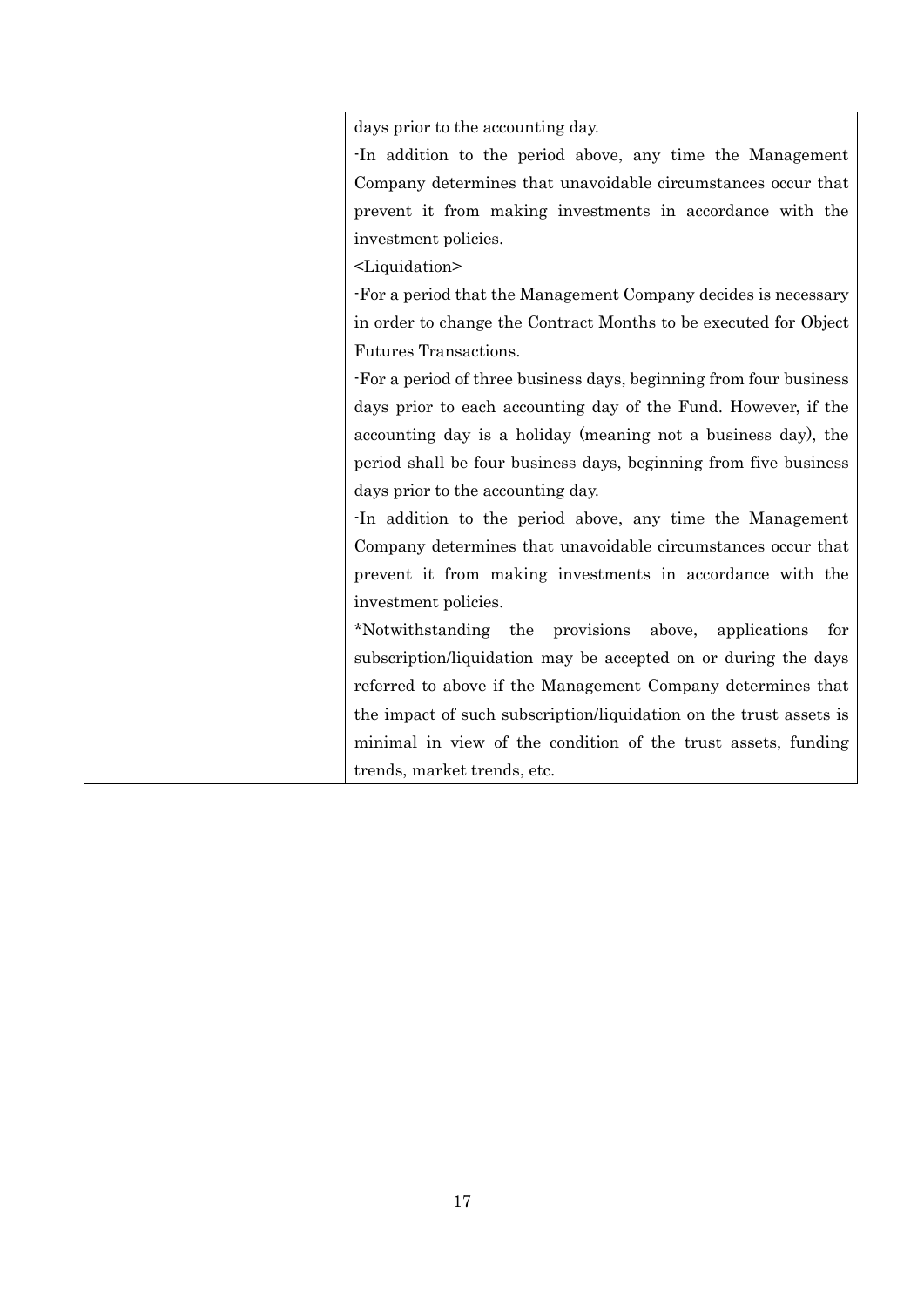| Suspension or Cancellation of | Management Company may suspend acceptance of<br>The                          |  |  |  |
|-------------------------------|------------------------------------------------------------------------------|--|--|--|
| Subscription/Liquidation      | applications for subscription/liquidation, or cancel applications for        |  |  |  |
|                               | subscription/liquidation that have already been accepted in the              |  |  |  |
|                               | following events:                                                            |  |  |  |
|                               | (i) With respect to the Fund's main Object Futures Transactions,             |  |  |  |
|                               | when the auction markets at the financial instruments exchanges              |  |  |  |
|                               | (including any foreign exchange) pertaining to these said Fund               |  |  |  |
|                               | transaction are closed, partially closed, or suspended.                      |  |  |  |
|                               | (ii) With respect to the Fund's main Object Futures Transactions,            |  |  |  |
|                               | when all or some of the transactions at the bid and ask prices               |  |  |  |
|                               | pertaining to these said Fund transactions cannot be completed               |  |  |  |
|                               | because either the bid and ask prices of the futures transaction at          |  |  |  |
|                               | the end of the auction markets in the financial instruments                  |  |  |  |
|                               | exchanges (including any foreign exchange) used on that day                  |  |  |  |
|                               | reaches the limit of the spread of the bid and ask prices enforced           |  |  |  |
|                               | by that financial instruments exchange, or because any other                 |  |  |  |
|                               | circumstances beyond the Management Company's control                        |  |  |  |
|                               | develop.                                                                     |  |  |  |
|                               | *Notwithstanding the provisions above, the Management                        |  |  |  |
|                               | $\sigma f$<br>Company<br>suspend<br>acceptance<br>applications<br>for<br>may |  |  |  |
|                               | subscription/liquidation,<br>cancel<br>applications<br>for<br><b>or</b>      |  |  |  |
|                               | subscription/liquidation that have already been accepted in the              |  |  |  |
|                               | event that trading on a financial instruments exchange (including            |  |  |  |
|                               | trading on individual issues), foreign exchange transactions,                |  |  |  |
|                               | clearing functions is suspended, or any other circumstances                  |  |  |  |
|                               | beyond its control develop. If the number of units, calculated by            |  |  |  |
|                               | subtracting the number of liquidation units from the number of               |  |  |  |
|                               | subscription units, exceeds the outstanding number of the units of           |  |  |  |
|                               | the Fund on the subscription application day, the Management                 |  |  |  |
|                               | Company may suspend acceptance of subscription applications or               |  |  |  |
|                               | cancel prior acceptances.                                                    |  |  |  |
| Trust Term                    | Unlimited (inception date: July 14, 2014)                                    |  |  |  |
| Listed Market                 | Tokyo Stock Exchange                                                         |  |  |  |
| Early Termination             | Early termination may be carried out if the number of units of               |  |  |  |
|                               | beneficial interest is below 100,000 for 20 successive business              |  |  |  |
|                               | days, if the Fund is delisted from all the financial instruments             |  |  |  |
|                               | exchanges on which the Fund has been listed, or if the Benchmark             |  |  |  |
|                               | Index is discontinued.                                                       |  |  |  |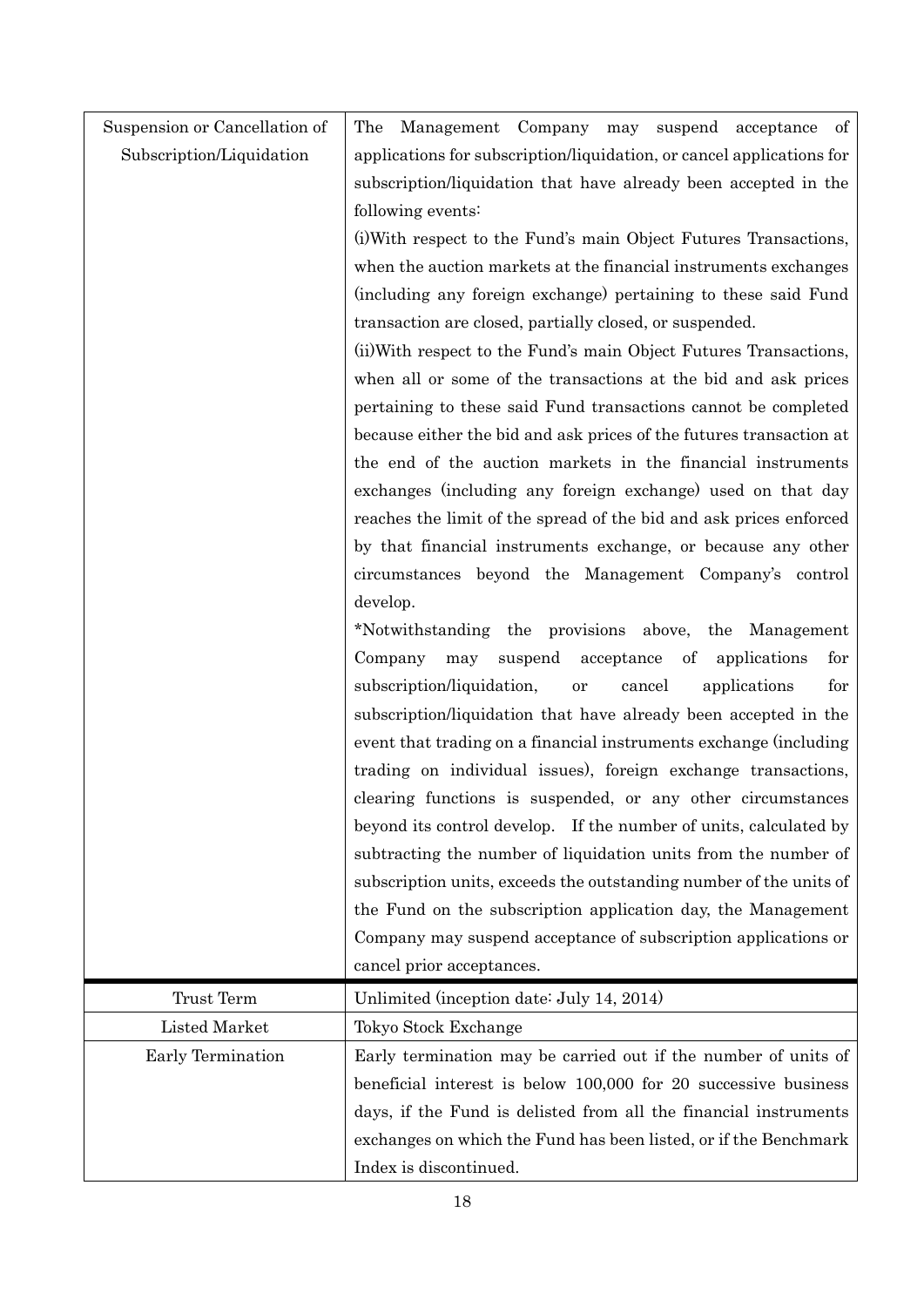|                            | If the Fund is delisted from all the financial instruments          |  |  |  |
|----------------------------|---------------------------------------------------------------------|--|--|--|
|                            | exchanges on which the Fund has been listed, the Management         |  |  |  |
|                            | Company will begin the necessary steps for early termination on     |  |  |  |
|                            | the day of the latest delisting day. In addition, early termination |  |  |  |
|                            | may be carried in any other situation where circumstances beyond    |  |  |  |
|                            | the Management Company's control develop.                           |  |  |  |
| <b>Accounting Day</b>      | On the 20 <sup>th</sup> of May of each year.                        |  |  |  |
| Income Distribution        | Dividends are due one time a year on the date of each closing of    |  |  |  |
|                            | account                                                             |  |  |  |
| Upper Limit of the Trust   | 500 billion yen                                                     |  |  |  |
| Principal                  |                                                                     |  |  |  |
| <b>Public Notification</b> | Public notifications shall principally be posted online on the      |  |  |  |
|                            | website below:                                                      |  |  |  |
|                            | URL: http://www.nomura-am.co.jp/                                    |  |  |  |
| <b>Investment Reports</b>  | No investment report is made.                                       |  |  |  |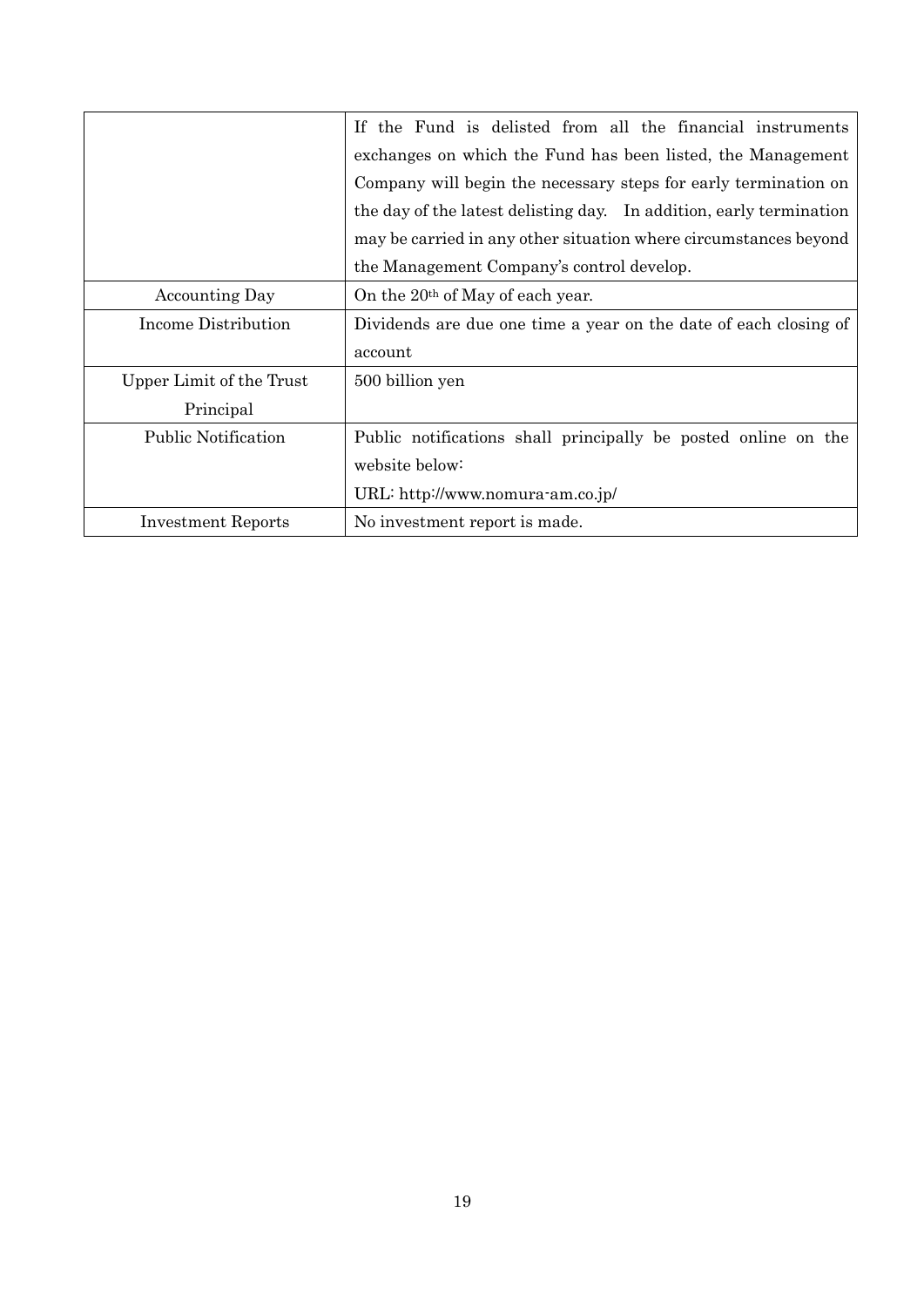## 2. Fund Expense and Taxes

## $\blacksquare$  <br> Fund Expenses

| Expenses to be borne directly by investors                     |                                                                         |                                                       |                                                                       |  |  |  |
|----------------------------------------------------------------|-------------------------------------------------------------------------|-------------------------------------------------------|-----------------------------------------------------------------------|--|--|--|
| Subscription Commission                                        | Set independently by the distributing company                           |                                                       |                                                                       |  |  |  |
|                                                                | (Please contact the distributing company for further information)       |                                                       |                                                                       |  |  |  |
|                                                                | The Subscription Commission is received in consideration of the         |                                                       |                                                                       |  |  |  |
|                                                                | office procedures related to Fund subscription etc., at the time of the |                                                       |                                                                       |  |  |  |
|                                                                | subscription of the Fund.                                               |                                                       |                                                                       |  |  |  |
| Other Expenses                                                 | Subscription Price uses the amount of the NAV multiplied by             |                                                       |                                                                       |  |  |  |
|                                                                | 100.05% or less $(100.02\%$ as of August 17, 2021). Therefore, in the   |                                                       |                                                                       |  |  |  |
|                                                                | event of subscription, the amount obtained by multiplying the NAV       |                                                       |                                                                       |  |  |  |
|                                                                |                                                                         |                                                       | by $0.05\%$ or less $(0.02\%$ , as of August 17, 2021), and from this |  |  |  |
|                                                                |                                                                         |                                                       | amount determining the per unit amount, which in turn will be         |  |  |  |
|                                                                |                                                                         |                                                       | multiplied by the number of subscription units, shall be paid.        |  |  |  |
| Amount to be Retained in                                       |                                                                         |                                                       | In the event of liquidation, the amount obtained by multiplying the   |  |  |  |
| <b>Trust Assets</b>                                            |                                                                         |                                                       | NAV by a percentage not more than 0.05% (but as of August 17,         |  |  |  |
|                                                                |                                                                         |                                                       | 2021, a percentage of 0.02% exactly) and from this amount             |  |  |  |
|                                                                |                                                                         |                                                       | determining the per unit amount, which in turn will be multiplied     |  |  |  |
|                                                                | by the number of liquidation units, shall be paid.                      |                                                       |                                                                       |  |  |  |
| Liquidation Commission                                         | Set independently by the distributing company                           |                                                       |                                                                       |  |  |  |
|                                                                | (Please contact the distributing company for further information)       |                                                       |                                                                       |  |  |  |
|                                                                | The Liquidation Commission is received in consideration of the          |                                                       |                                                                       |  |  |  |
|                                                                | office procedures related to Fund liquidation etc., at the time of the  |                                                       |                                                                       |  |  |  |
|                                                                | liquidation of the Fund.                                                |                                                       |                                                                       |  |  |  |
| Expenses to be borne indirectly by investors from trust assets |                                                                         |                                                       |                                                                       |  |  |  |
| Fee<br>(Trust)<br>Management                                   | Total amount of the Trust Fee is the sum of the following two items:    |                                                       |                                                                       |  |  |  |
| Fee)                                                           | (i) The amount obtained by multiplying the daily total net assets of    |                                                       |                                                                       |  |  |  |
|                                                                | the Fund by Annual Trust Fee Rate                                       |                                                       |                                                                       |  |  |  |
|                                                                |                                                                         | The distribution of the Trust Fee Rate is as follows: |                                                                       |  |  |  |
|                                                                | Annual Trust Fee Rate                                                   |                                                       | No larger than 0.88%                                                  |  |  |  |
|                                                                |                                                                         |                                                       | $(0.80\%$ exclusive of taxes)                                         |  |  |  |
|                                                                |                                                                         |                                                       | (0.88%(0.80% exclusive of                                             |  |  |  |
|                                                                |                                                                         |                                                       | <b>taxes</b> ) as of August 17,                                       |  |  |  |
|                                                                |                                                                         |                                                       | 2021)                                                                 |  |  |  |
|                                                                | The payee                                                               | <management< td=""><td>0.75%</td></management<>       | 0.75%                                                                 |  |  |  |
|                                                                | distribution                                                            | Company>                                              |                                                                       |  |  |  |
|                                                                | <i>(exclusive)</i>                                                      | Fund operations,                                      |                                                                       |  |  |  |
|                                                                | taxes)<br>$\mathrm{of}$                                                 | investigations                                        |                                                                       |  |  |  |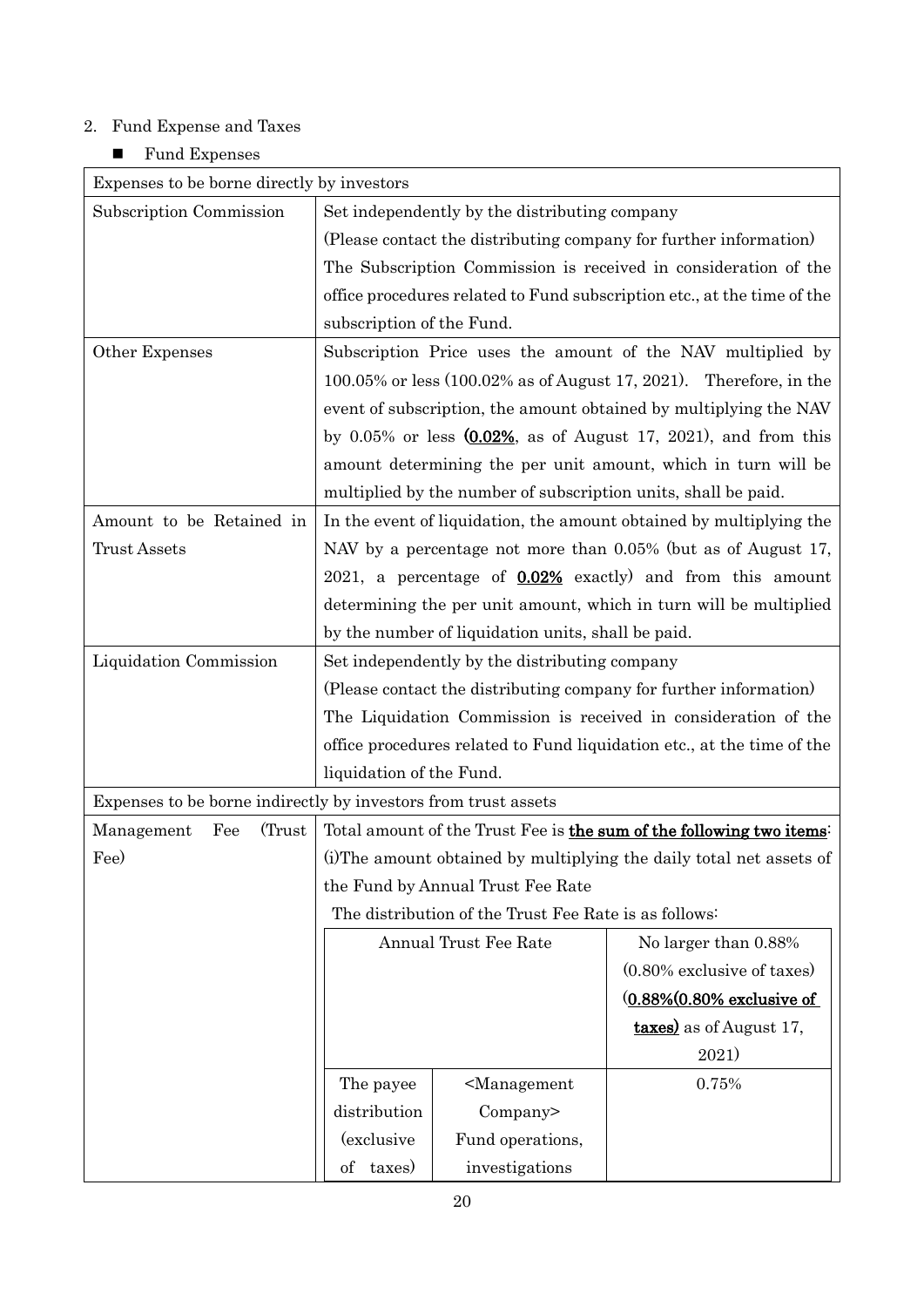|                         | and the                     | related to Fund                        |                                                                              |
|-------------------------|-----------------------------|----------------------------------------|------------------------------------------------------------------------------|
|                         | service                     | operations,                            |                                                                              |
|                         | details                     | instructions to                        |                                                                              |
|                         |                             | trustees,                              |                                                                              |
|                         |                             | preparation of legal                   |                                                                              |
|                         |                             | documents, etc.,                       |                                                                              |
|                         |                             | estimating base                        |                                                                              |
|                         |                             | price, etc.                            |                                                                              |
|                         |                             | $<$ Trustee $>$                        | 0.05%                                                                        |
|                         |                             | The                                    |                                                                              |
|                         |                             | storage/management                     |                                                                              |
|                         |                             | of property of the                     |                                                                              |
|                         |                             | Fund, execution of                     |                                                                              |
|                         |                             | instructions from                      |                                                                              |
|                         |                             | the Management                         |                                                                              |
|                         |                             | Company, etc.                          |                                                                              |
|                         |                             |                                        | *The distribution above is calculated using the annual Trust Fee             |
|                         | Rate as of August 17, 2021. |                                        |                                                                              |
|                         |                             |                                        | (ii) When the Fund lends securities, an amount obtained from no              |
|                         |                             |                                        | more than 44% of the rental fee which accrues on a daily basis (40%)         |
|                         | exclusive of taxes).        |                                        |                                                                              |
|                         |                             |                                        | The distribution shall be 80% for the Management Company and                 |
|                         | 20% for the Trustee.        |                                        |                                                                              |
|                         |                             |                                        |                                                                              |
|                         |                             |                                        | The Trust Fee of the Fund is summed up daily, and reflected within           |
|                         |                             |                                        | the NAV of the Fund. Also, the total amount of the Trust Fee is paid         |
|                         |                             |                                        | from the Fund (a) on every last day of the first six months of any           |
|                         |                             |                                        | accounting period and every last day of any accounting period and            |
|                         |                             | (b) the termination date of the trust. |                                                                              |
| Other Expenses and Fees | ◆                           |                                        | Annual fees for use of trademarks pertaining to the Benchmark                |
|                         |                             | Index (as of August 17, 2021)          |                                                                              |
|                         |                             |                                        | In principle, a percentage of not more than 0.066% (0.06% exclusive          |
|                         |                             |                                        | of taxes) per year of the Fund's total net asset value. However, if this     |
|                         |                             |                                        | amount is less than 1.2 million yen per year exclusive of taxes, then        |
|                         |                             |                                        | the fee will be set at $1,320,000$ yen per year $(1.2$ million yen exclusive |
|                         | of taxes).                  |                                        |                                                                              |
|                         |                             |                                        | Expenses pertaining to listing of the Fund (as of August 17,                 |
|                         | 2021)                       |                                        |                                                                              |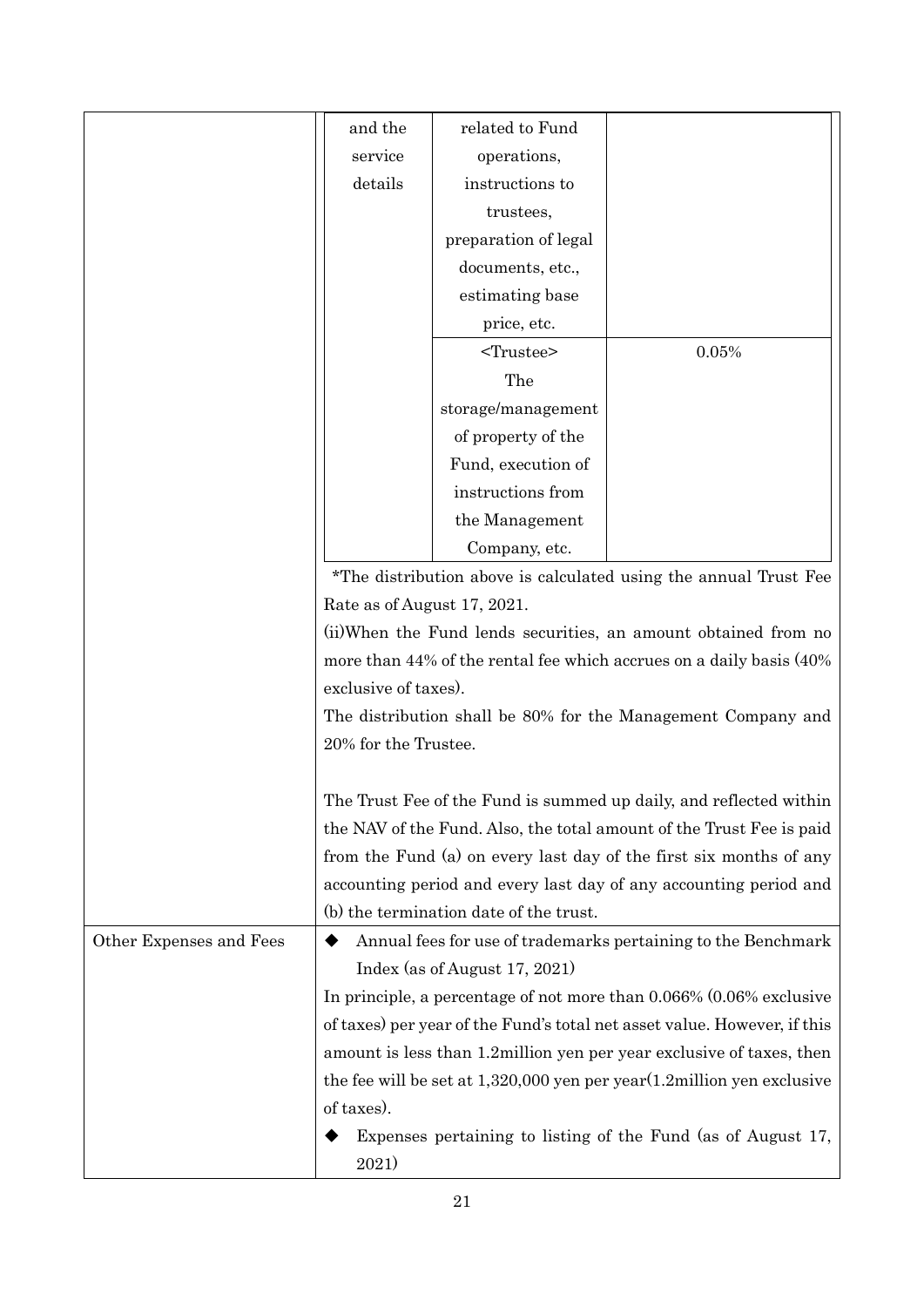| -Additional listing fee: 0.00825% (0.0075% exclusive of taxes) of the     |
|---------------------------------------------------------------------------|
| amount of increase in value of the Fund's total net asset value at the    |
| end of the year as compared with the larger of i) the total net asset     |
| value at the time of the initial listing; or ii) the largest of the total |
| net asset values at the end of each subsequent year up to the year        |
| immediately prior to the fee payment year.                                |
| -Annual listing fee: Maximum of 0.00825% (0.0075% exclusive of            |
| taxes) of the total net assets at year-end.                               |
|                                                                           |
| The fees listed above and any consumption and other tax are to be         |
| borne by investors and can be paid out of the trust assets.               |
| Amounts not paid out of the trust assets are to be borne by the           |
| Management Company.                                                       |
|                                                                           |
| Other expenses and fees are as follows:                                   |
| -Brokerage commission on transactions in portfolio securities             |
| -Expenses for maintaining custody of assets denominated in                |
| foreign currency                                                          |
| Costs paid to auditors for Fund audits                                    |
| -Taxes related to the Fund, etc.                                          |
| These expenses and fees above are paid out of the trust assets when       |
| they are incurred. These expenses and fees vary according to              |
| management and other conditions, so details of rates and upper            |
| limits cannot be provided ahead of time.                                  |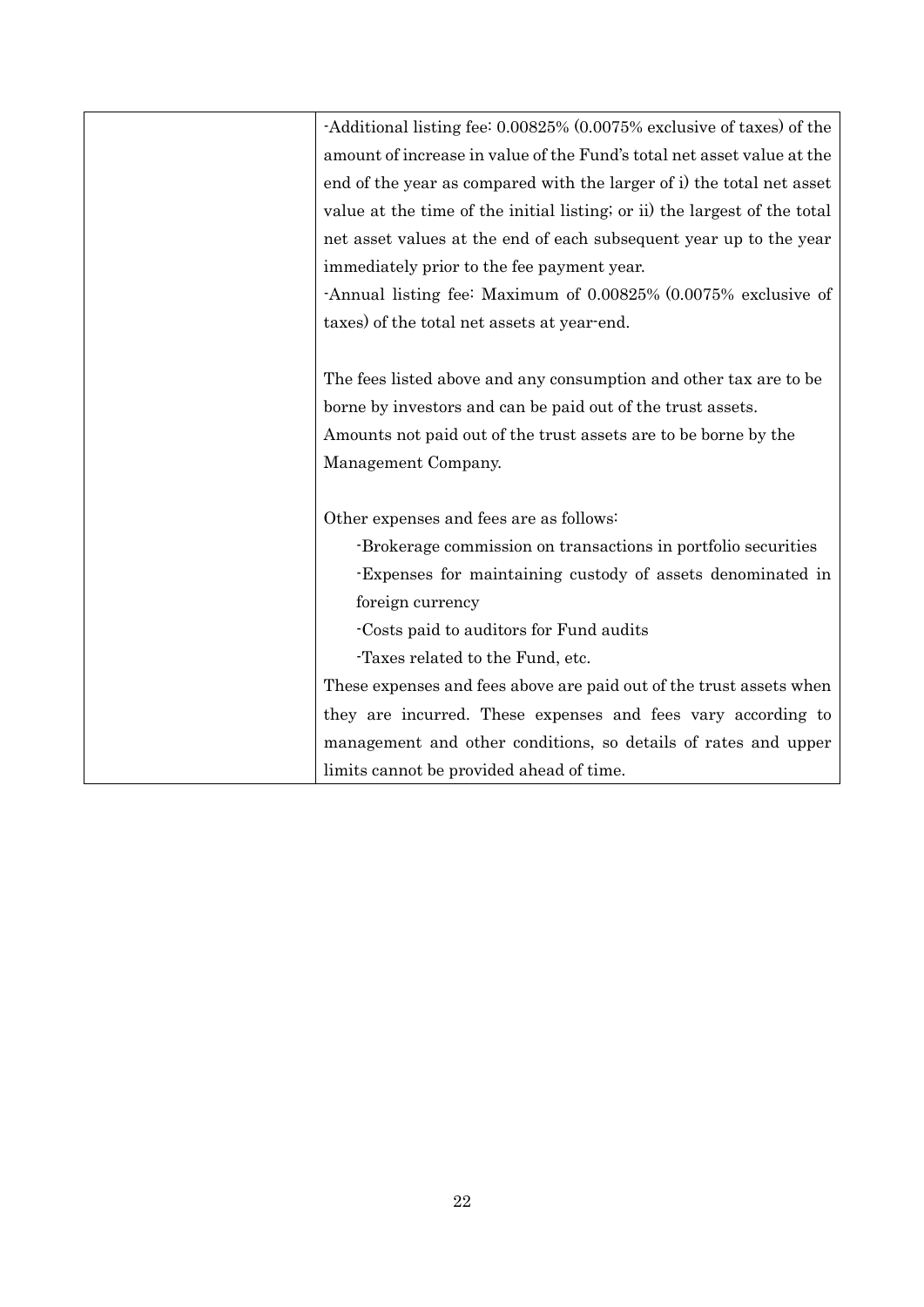- Tax Treatment
- Tax Treatment is applied at the times listed below.
- The following chart represents tax rates on individual investors at the time of tax withholding. The tax rate may differ according to the taxation method, etc.

| Time                    | <b>Items</b>                  | Tax                                |
|-------------------------|-------------------------------|------------------------------------|
| Receipt of distribution | special<br>Income<br>tax,     | Taxed as dividend income           |
|                         | reconstruction income tax and | 20.315%<br>of<br>income            |
|                         | local tax                     | distributions                      |
| Sales, liquidations     | special<br>Income<br>tax,     | Taxed as capital gains             |
| (cancellations) and     | reconstruction income tax and | $20.315\%$ of the profit on sales, |
| redemptions             | local tax                     | liquidations (cancellations) and   |
|                         |                               | redemptions                        |

\*The foregoing descriptions are as of the end of June 2021. Therefore, the tax rates may change in the event that tax laws are revised.

\*If you choose the Japanese version of the Individual Savings Account (known as "NISA"):

"NISA" is the (Nippon) Individual Savings Account, a tax exemption structure pertaining to a listed stock or a publicly offered stock investment trust etc. If you choose to use the NISA structure, income gains and capital gains from newly purchased ETFs etc., for investments of up to a specified amount each year, will be tax exempt for a specified term. In order to be eligible for NISA, certain conditions, such as the requirement that the NISA account be opened by an investor with an eligible distributing company, must be met. Investors should make sure whether or not dividends can be received taxexempt, as this may depend on the dividend payment method. Please confirm this with the distributing company for further details.

\*In the event foreign tax credit is applied by the investment to assets denominated in foreign currency, tax treatment at the time of receipt of the distribution may differ from the percentage listed above.

\*The aforementioned descriptions do not apply to Japanese corporations.

\*We recommend that investors consult a tax or similar specialist for details of tax treatment.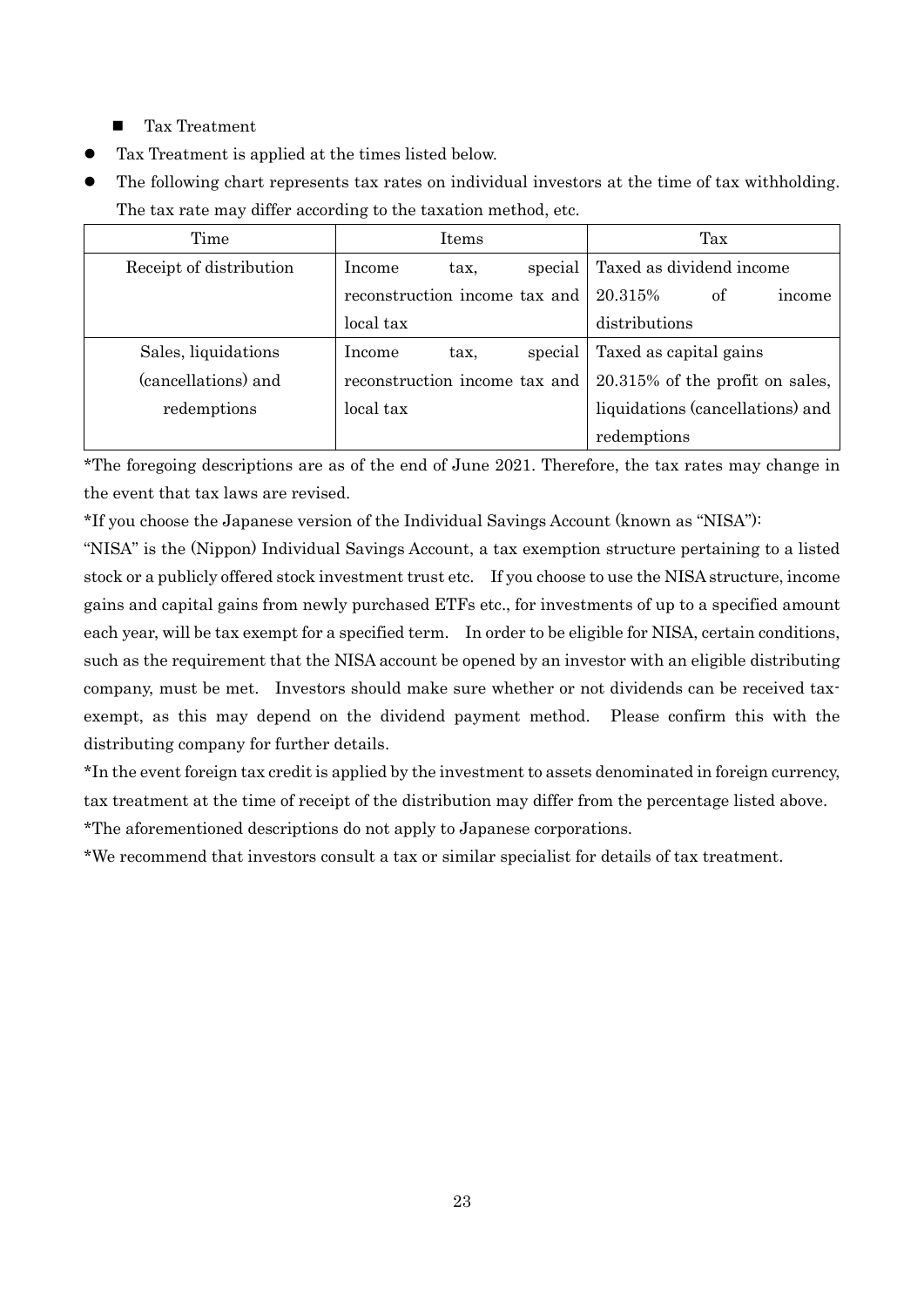## Additional Content of Description

◆Regarding the movement of the Benchmark Index

The Nikkei 225 Double Inverse Index is an index whose daily percentage change from one business day to the one immediately after is represented as doubly inverse to (i.e., multiplied by minus 2) the percentage change of the Nikkei 225. Therefore, please be aware that the percentage change of the Nikkei 225 Double Inverse Index generally is not doubly inverse to (i.e., multiplied by minus 2) that of the Nikkei 225 when the two days reflected in the percentage change are non-consecutive, as indicated by the following examples.

Example 1: When Nikkei 225 falls the first day and rises the second day

-Daily price fluctuation

|                                 | The first day | The second day |
|---------------------------------|---------------|----------------|
| Nikkei 225                      | $-5%$         | $+10%$         |
| Nikkei 225 Double Inverse Index | $+10%$        | $-20%$         |

-Price fluctuation compared with the base date

|                                 | The first day | The second day |
|---------------------------------|---------------|----------------|
| Nikkei 225                      | $-5%$         | $+4.5%$        |
| Nikkei 225 Double Inverse Index | $+10\%$       | $-12%$         |

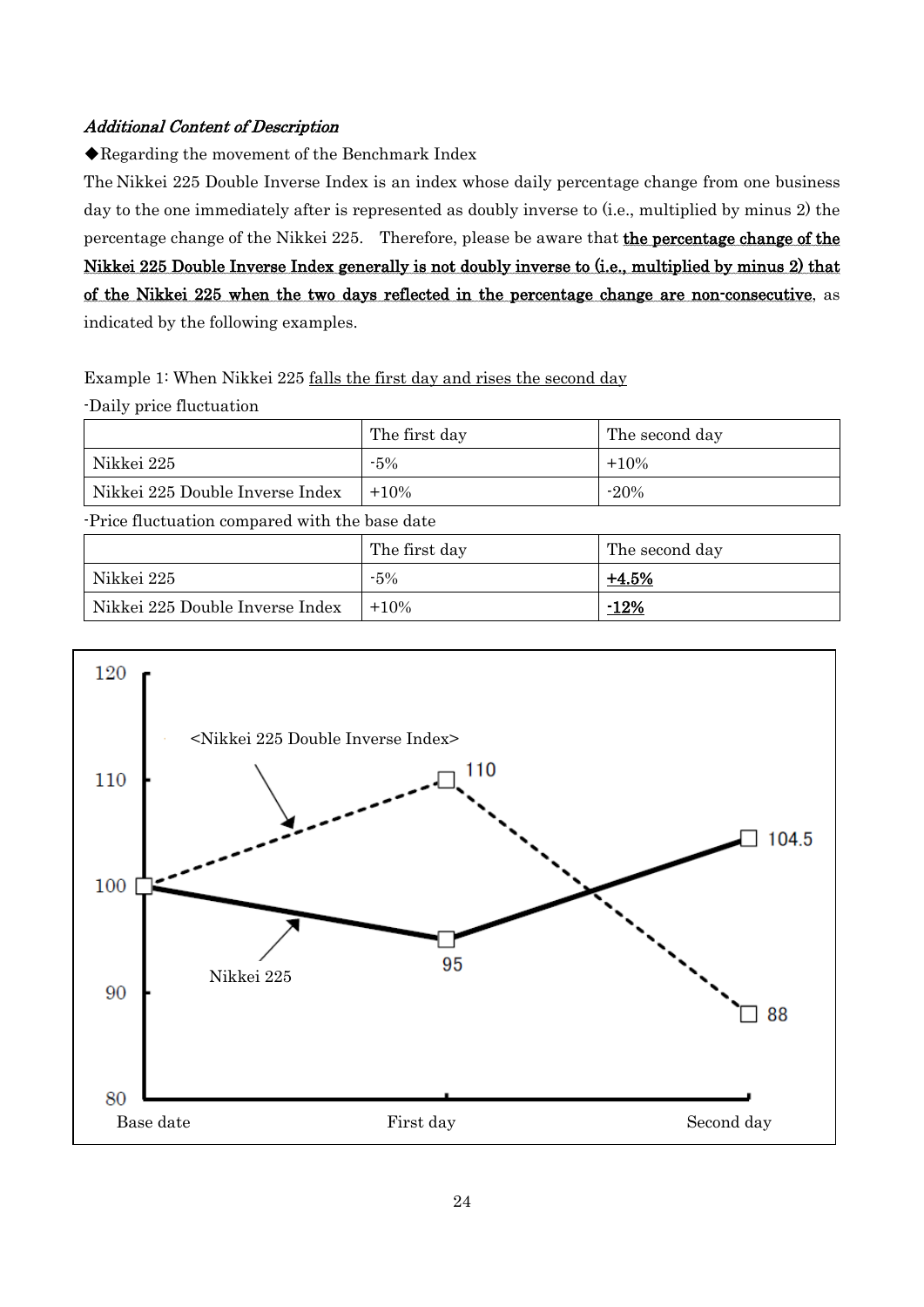## Example 2: When Nikkei 225 rises the first day and falls the second day

-Daily price fluctuation

|                                 | The first day | The second day |
|---------------------------------|---------------|----------------|
| Nikkei 225                      | $+5%$         | $-10%$         |
| Nikkei 225 Double Inverse Index | $-10%$        | $+20%$         |

-Price fluctuation compared with the base date

|                                 | The first day | The second day |
|---------------------------------|---------------|----------------|
| Nikkei 225                      | $+5\%$        | $-5.5%$        |
| Nikkei 225 Double Inverse Index | $-10%$        | $+8%$          |

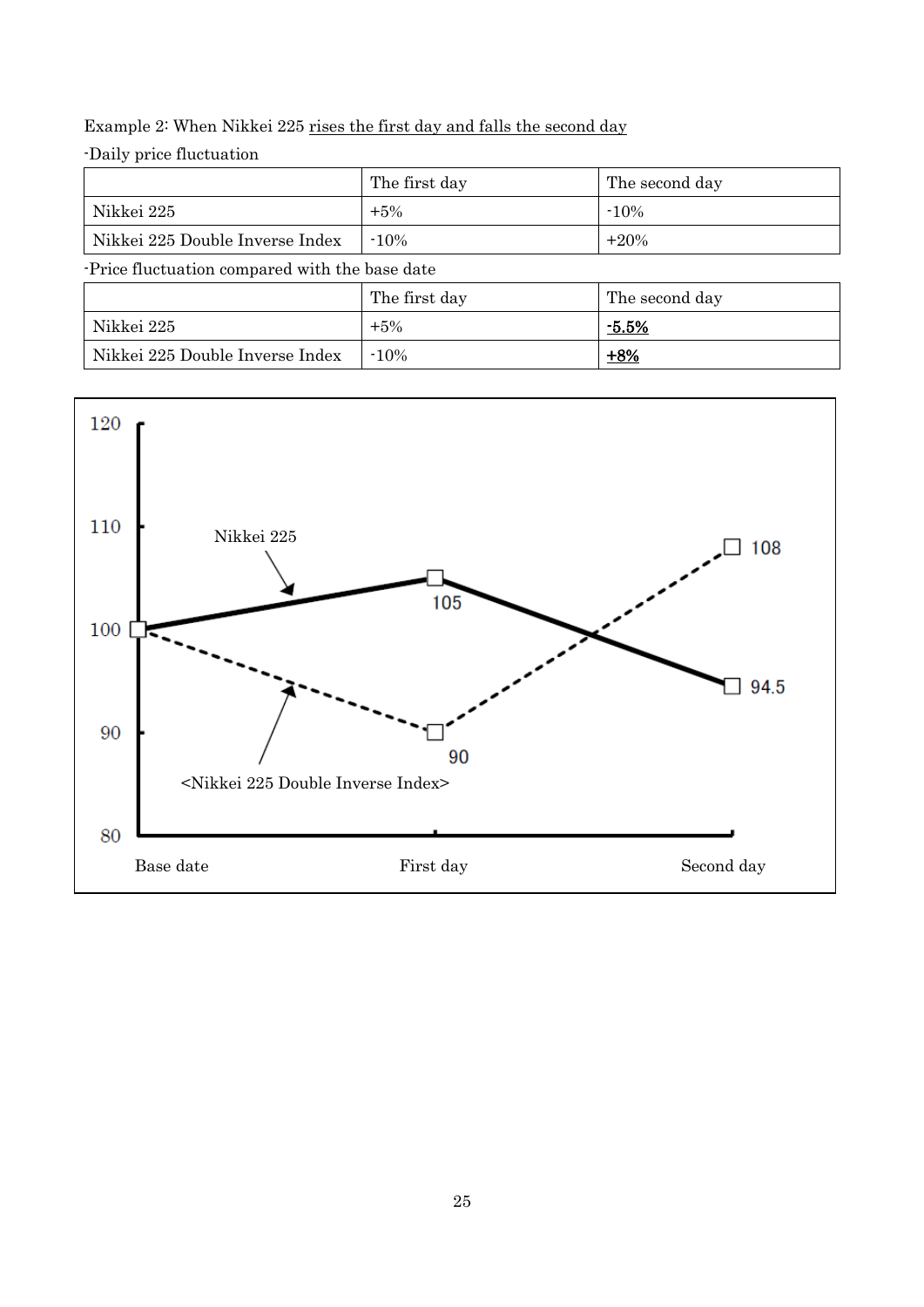Example 3: When Nikkei 225 rises the first day and rises the second day

-Daily price fluctuation

|                                 | The first day | The second day |
|---------------------------------|---------------|----------------|
| Nikkei 225                      | $+5\%$        | $+10%$         |
| Nikkei 225 Double Inverse Index | $-10%$        | $-20%$         |

-Price fluctuation compared with the base date

|                                 | The first day | The second day |
|---------------------------------|---------------|----------------|
| Nikkei 225                      | $+5\%$        | $+15.5%$       |
| Nikkei 225 Double Inverse Index | $-10%$        | <u>-28%</u>    |